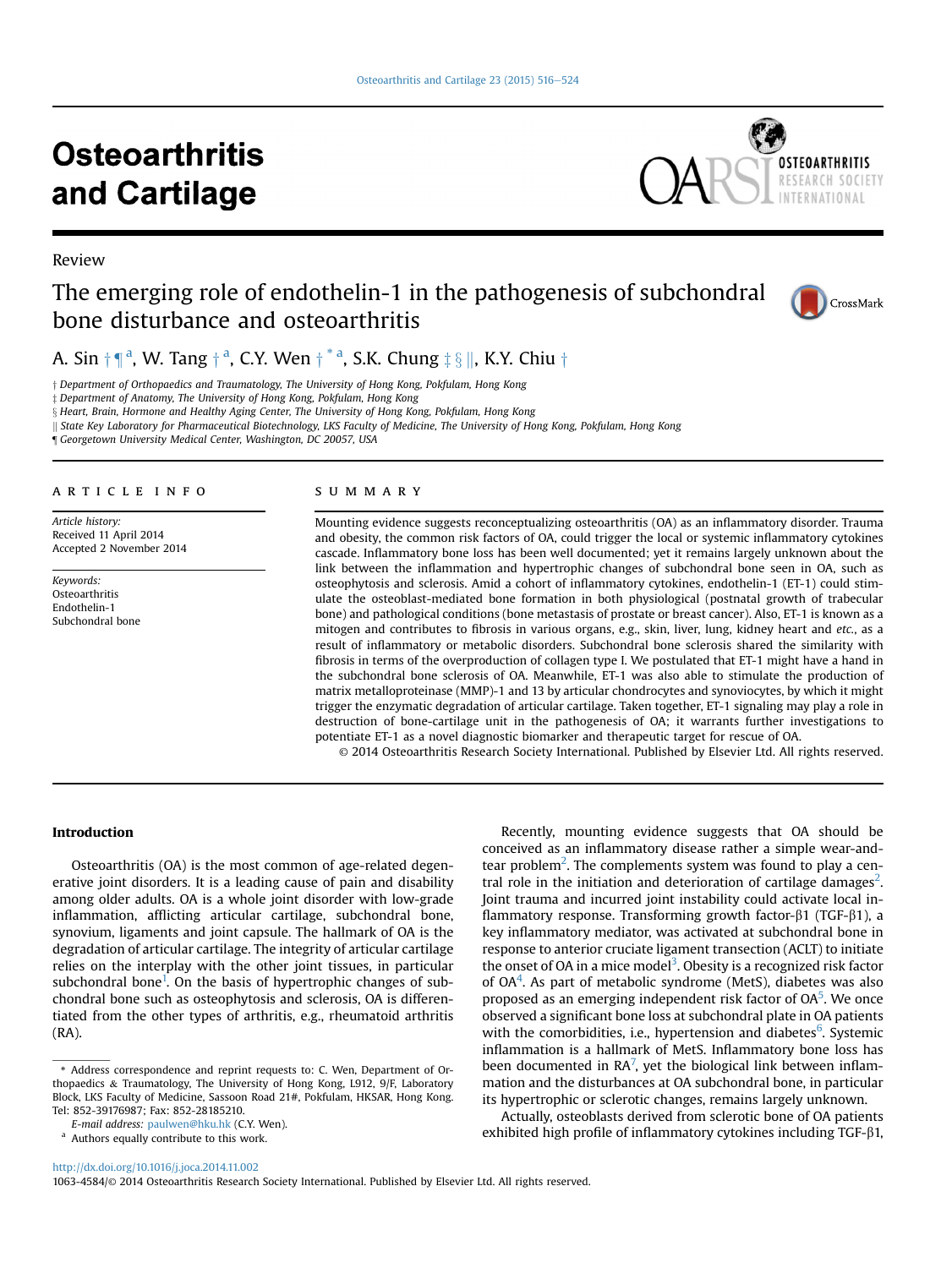prostaglandin E2 (PGE<sub>2</sub>), interleukin-1 $\beta$  (IL-1 $\beta$ ), interleukin-6 (IL-6) and  $etc.$ <sup>[8](#page-5-0)</sup>. Amid a cohort of inflammatory cytokine mediators, endothelin-1 (ET-1) is known to mediate physiological and pathologic bone formation<sup>9</sup>. In addition, ET-1 has been implicated in the degradation of articular cartilage in either inflammatory or degenerative arthritis<sup>[10](#page-5-0)–15</sup>. Meanwhile, high level of plasma ET-1 was also identified in the obese individuals and patients with hy-pertension and diabetes<sup>[16](#page-5-0)</sup>. All data pointed in the direction that ET-1 could be one of candidate inflammatory factors to govern the hypertrophic changes of subchondral bone, as a sequel of local and systemic inflammation, in the pathogenesis of OA. We therefore aimed to identify the information gap regarding the role of ET-1 in OA subchondral bone disturbance by the integration and interpretation of the existing data about ET-1 signaling in inflammation, arthritis, the physiological and pathologic bone formation and etc. It would provide a new insight into molecular mechanism underlying the destruction of bone-cartilage unit and shed light on the discovery of therapeutic targets for OA.

#### ET-1, inflammation and fibrosis

ET-1, a 21-amino acid peptide, was first discovered as a potent vasoconstrictor in 1988 $^{17}$ . It has two structurally similar G proteincoupled receptors, endothelin type A receptor (ETAR) and type B receptor (ETBR). It is received that ETAR is responsible for transducing the most of biological effects of ET-1 while ETBR serves primarily as a clearance receptor  $18$ . ET-1 is synthesized as preproET-1 that is cleaved to form the precursor big ET-1 or proET-1. Endothelin converting enzyme-1 converts big ET-1 to form the active peptide ET- $1^{19}$ . Big ET-1 only has 1/100 of the potency of mature ET-1. Extracellular conversion to ET-1 could elicit sufficient stimulus for biological processes subsequently $^{18}$ .

ET-1 and nitric oxide (NO) act against each other to maintain vascular homeostasis and the balance of vasoconstriction and vasodilation $20$ . Hypertension could be a result of the disturbed balance between ET-1 and  $NO^{21}$ . The overexpression of ET-1 specifically in endothelial cells using tie-1 promoter could lead to systemic hypertension with altered vascular reactivity in a mouse model<sup>22</sup>. A reduction of systemic blood pressure in patients with essential hypertension by ET-A receptor antagonists further demonstrated the link between ET-1 signaling and hypertension<sup>23</sup>. Moreover, insulin has been shown to induce ET-1 production at the transcriptional level<sup>24</sup>, and ET-1 may involve in the vicious cycle of insulin resistance in the pathogenesis of diabetes<sup>[25](#page-6-0)</sup>.

Also, ET-1 may contribute to the complications of hypertension or diabetes such as the fibrosis of heart, lung, kidney and skin by activating the inflammatory and fibrotic signaling pathways<sup>26,27</sup>. The severity of fibrosis appeared in an association with the level of local ET- $1^{28}$ . Growing bodies of evidence suggested that ET-1 cooperated with TGF- $\beta$ 1, a known pro-fibrotic factor, in the

pathogenesis of fibrosis in various tissues $29-31$  $29-31$ . Blockade of endothelin signaling either pharmaceutically (ETAR or ETBR antagonists or neutralizing antibodies) or genetically (ETAR or ETBR siRNA) could decrease the secretion of  $TGF-\beta$  by fibroblasts and attenuate the fibrosis phenotype<sup>[26](#page-6-0)</sup>. TGF- $\beta$ 1 also promoted ET-1 production in a Smad2/3-dependent fashion in skin fibroblasts $^{29}$  $^{29}$  $^{29}$ . In the fibrotic lung fibroblasts, TGF-b1 activates ET signaling through type I receptor and then downstream ALK5/c-Jun N-terminal kinase (JNK)/ Ap-1 signaling that is independent of Smad proteins<sup>30</sup>. The dual ETA/ETB receptor antagonist, e.g., Bosentan, could interrupt the constitutive JNK activation in fibrotic fibrolasts, providing the evidence of an autocrine endothelin loop of ET-1 in its fibrotic effects. In addition, ET-1 may exert its fibrotic effects by activating a tissue factor/thrombin amplification loop, which is responsible for the production of connective tissue growth factor  $(CTGF)^{31}$ . Last but not least, the endothelial mesenchymal transition (EndMT) process was also implicated in the ET-1-mediated fibrosis<sup>32</sup>. Taken together, targeting the axis of TGF- $\beta$ 1/ET-1 signaling is likely to be of benefit in battling with fibrotic disorders.

#### ET-1 and arthritis

ET-1 has been implicated as a major informatory mediator in various autoimmune diseases such as  $\mathbb{R}A^{33}$  and scleroderma<sup>34</sup> (Table I). It was reported that both local (synovial fluid) and systemic (serum) levels of ET-1 were significantly higher in RA patients than in healthy subjects<sup>10</sup>. Synovial macrophage-like cells could produce  $ET-1^{35}$  that interacted with the other inflammatory cytokines such as tumor necrosis factor- $\alpha$  (TNF- $\alpha$ ) and IL-1 $\beta$  to regulate the adhesion proteins production, e.g., intercellular adhesion molecule-1, vascular cell adhesion molecule-1, CD106 and CD44 in cultured synovial fibroblasts $36,37$ . It supports a notion that ET-1 plays a role in the inflammatory responses of synovitis by recruiting neutrophil and endothelial cells to infiltrate the inflamed tissue in arthritis<sup>38</sup>. Moreover, the elevated level of local ET-1 was also linked up to the extra-articular manifestations of RA, e.g., hypertension $39$ . IL-6, the most abundant pro-inflammatory cytokines in the serum and synovial joints of RA, could directly induce the preproET-1 mRNA expression in the fibrotic kidney with angiotensin II-induced hypertension $27$ .

ET-1 could exert its direct effects on articular chondrocytes as well as the synovial inflammation and fibrosis. Articular chondrocytes themselves rarely express ET-1 unless the natural aging process<sup>[13](#page-5-0)</sup> or diseased conditions<sup>14,15</sup>. In addition, the expression level of ET receptors on articular chondrocytes was also affected by the age as well as various growth factors and cytokines including platelet derived growth factor-BB (PDGF-BB), TGF-a, TNF-a, IL-1b and  $etc.<sup>40,41</sup>$ . The ET-1- binding sites on articular chondrocytes were predominantly of  $ETAR<sup>41</sup>$ . The number of ET-1 binding sites on the aged chondrocytes was approximately twice as many as the

|--|--|

|  |  |  | Endothelin signaling in various types of arthritis and other musculoskeletal disorders |  |
|--|--|--|----------------------------------------------------------------------------------------|--|
|  |  |  |                                                                                        |  |

| Authors                                            | Type of arthritis        | Specimen                                   | Findings                                                                                                                                        |
|----------------------------------------------------|--------------------------|--------------------------------------------|-------------------------------------------------------------------------------------------------------------------------------------------------|
| Nahir AM et al. <sup>12</sup><br>Hag A et al. $10$ | RA. OA<br>RA             | Synovial fluid<br>Serum and synovial fluid | Endothelin level in synovial fluid of RA was similar to in OA.<br>ET-1 level in serum and synovial fluid of RA patients was higher than normal. |
| Yoshida H et al. <sup>11</sup>                     | RA                       | Synovial cells                             | Synovial macrophage-like type A cells could produce ET-1.                                                                                       |
| Iwabuchi H et al. <sup>36</sup>                    | RA. OA                   | Synovial fibroblasts                       | TNF- $\alpha$ up-regulated ICAM-1 in RA and OA fibroblasts while ET-1 inhibited this                                                            |
|                                                    |                          |                                            | process.                                                                                                                                        |
| Miyasaka N et al. <sup>87</sup>                    | Inflammatory arthritis   | Synovial fluid                             | ET-1 in synovial fluid was higher than serum.                                                                                                   |
| Roy-Beaudry M et al. <sup>15</sup>                 | 0A                       | Articular chondrocyte                      | ET-1 induced MMP-1 and 13.                                                                                                                      |
| Manacu CA et al. <sup>14</sup>                     | <b>OA</b>                | Articular chondrocyte                      | ET-1 caused NO, MMP1 and MMP13 overexpression.                                                                                                  |
| Wei Yuan et al. <sup>45</sup>                      | Lumbar disc degeneration | Cells from endplate                        | ET-1 increased MMP-1 and MMP-13, decreased TIMP-1, and induced NO.                                                                              |

Abbreviation: ET-1, endothelin 1; RA, rheumatoid arthritis; OA, osteoarthritis; TNF-a, tumor necrosis factor-alpha; ICAM-1, Intercellular Adhesion Molecule 1; MMP-1/13, metalloproteinase 1/13; TIMP-1, tissue inhibitor of metalloproteinase-1.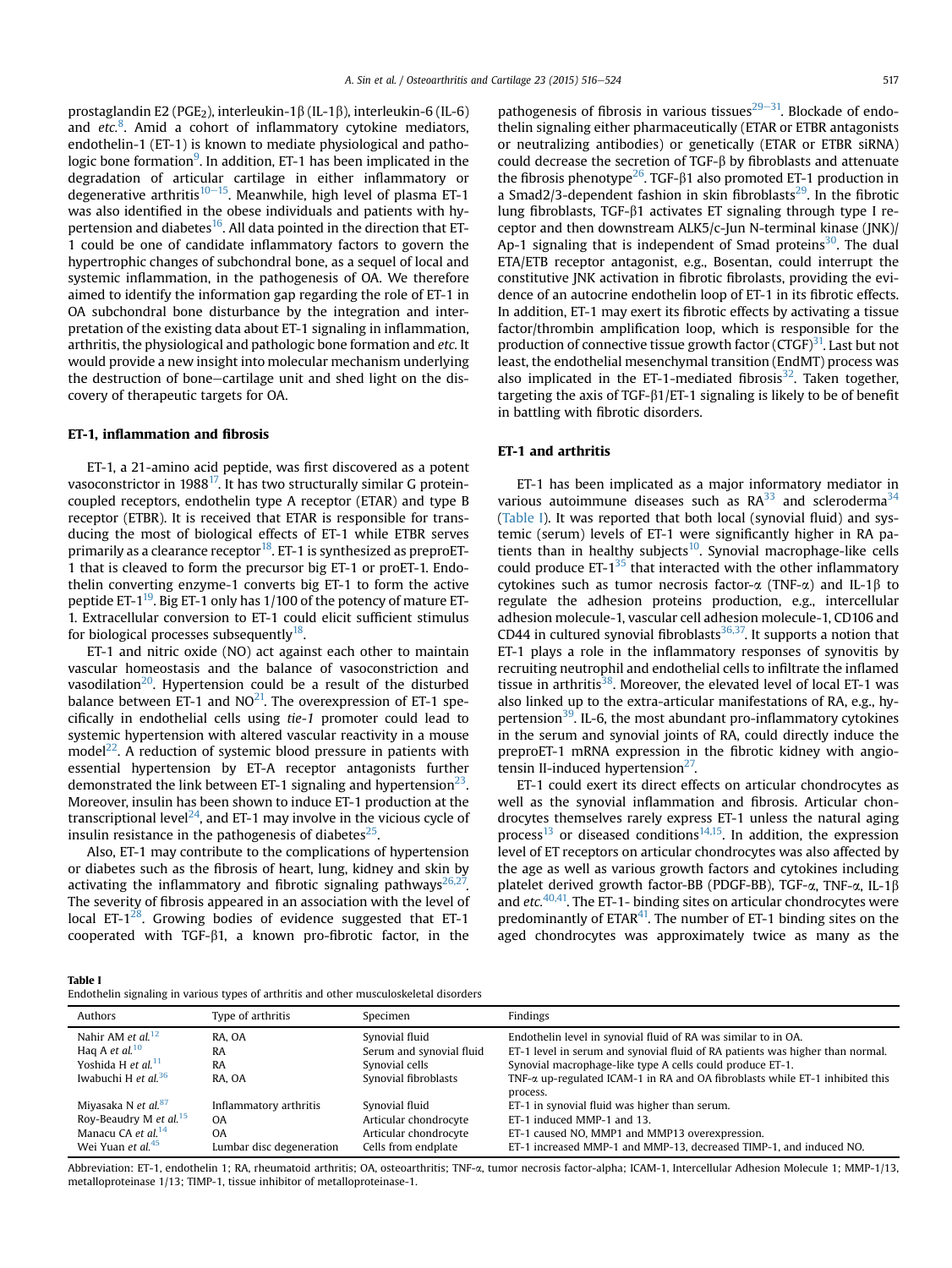younger ones<sup>41</sup>. It was shown that the responsiveness of articular chondrocytes to ET-1 stimuli in vitro could be enhanced in the presence of PDGF-BB, TNF- $\alpha$ , and IL-1 $\beta$ , but diminished with TNF- $\alpha^{40,41}$ . It strongly suggested that ET-1 was involved in regulating the cellular metabolism in health, and presumably in the aged and disease chondrocytes. Local level of ET-1 in OA joint was comparable to  $RA^{12}$ . The elevated ET-1 could provoke the expression of matrix metalloproteinase (MMP)-1 and MMP-13 by osteoarthritic chondrocytes in vitro $15,16$ , the major enzyme to decay the cartilaginous matrix in the process of  $OA^{14,15}$ . We further observed that overexpressing endothelial ET-1 exaggerated hypertrophic differentiation of articular chondrocytes with thickening calcified cartilage that caused the structural damage to hyaline cartilage in a transgenic mouse model $42$ . On the other side, ET-1 could stimulate the proteoglycan and collagen production by articular chondrocyte in a dose- and time-dependent manner  $43,44$ . The stimulatory effect of ET-1 in the first 24-h were gradually decreased and finally inhibited with prolonged incubation. NO mediated such inhibition of ET-1 effects. Very recently, local level of ET-1 was also linked up to the dysfunctional disc cells in the degeneration of lumbar intervertebral disc $45$ .

ET-1 may have a hand in mediating the inflammation-induced pain, a major complaint from arthritis patients. It was found that the subcutaneous injection of ET-1 could produce pain behavior and activate the nociceptive C-fibers in a dose-dependent manner<sup>46</sup>. Use of ETAR antagonist or knockout of ETBR significantly reduced both the subcutaneous and joint pain in rats $46,47$ . It has been documented that ETAR antagonists, in conjunction with bradykinin receptor antagonists, were able to lessen the pain and protect the morphology of OA knee joint in an ACLT mouse model $^{48}$ . However, not all of patients with the radiologic OA are symptomatic, in the other words, present the painful joints. The poor correlations of the common findings from x-radiograph with pain pose a big challenge in the management of  $OA<sup>49</sup>$ . The mechanical or inflammatory stimuli activated the expression of nerve growth factor (NGF) by articular chondrocytes and stimulated nerve ingrowth at the osteochondral junction, which may involve in the arthritic joint pain $50,51$ . It has been known that ET-1 could control the NGF production in cardiac innervation<sup>[52](#page-6-0)</sup>. Thus, we postulated that ET-1 might play a role in mediating pain and nerve in-growth at the osteochondral junction in OA. If so, ET-1 would be a promising biomarker for OA pain.

By contrast, the exact role of ET-1 in the disturbance of subchondral bone in arthritic joint remains largely unknown. Unlike the common x-radiographic findings, the edema-like changes under magnetic resonance imaging, i.e., so-called bone marrow lesions (BMLs), were found in an association with the severity of pain in OA[49](#page-6-0). BMLs were characterized histologically by the sclerotic bone but less mineralized<sup>[53](#page-6-0)</sup>. Osteoblasts derived from the sclerotic bone of OA overproduced collagen type I with the aberrant composition of alpha1 and alpha2 chains, and subsequently led to poor mineralization<sup>54</sup>. High level of inflammatory cytokines or mediators including TGF- $\beta$ 1, IL-1 $\beta$ , IL-6 and PGE<sub>2</sub> may constitute the defective osteoblasts<sup>[8](#page-5-0)</sup>. The defective osteoblasts could alter the phenotype of normal articular chondrocytes towards hypertrophic differentiation by suppressing the expression of parathyroid hormone related protein (PTHrP) and increasing the level of MMP-13<sup>55</sup>. Neutralizing the activities of such inflammatory cytokines or mediators such as TGF- $\beta$ 1 could restore aberrant overproduction of collagen type I by defective osteoblasts in vitro<sup>54</sup>, and attenuate the severity of OA in vivo $^3$  $^3$ . Given the similarity between the fibrotic and sclerotic processes in terms of type I collagen overproduction, we postulated that the axis of TGF- $\beta$ 1/ET-1 signaling, the known key regulators in fibrosis, may play a role in the sclerotic changes of OA subchondral bone.

#### ET-1 in physiological and pathological bone formation

Role of ET-1 in the maintenance of bone homeostasis and regulation of osteoblastic function has been widely discussed ([Table II](#page-3-0)). It was found that mice deficient in ET-1 had the craniofacial abnormalities of poorly developed mandibles and lower bone mass<sup>56,57</sup>. It suggested that ET-1 was involved in intramembranous ossification process of flat bone. When ETAR was specifically inactivated in the osteocalcin-positive osteoblasts, trabecular bone mass and volume in long bone, i.e., tibia, were significantly decreased in mice<sup>[9](#page-5-0)</sup>. It indicated the regulatory role of ET-1 in the postnatal development of long bone, possibly involving an endochondral ossification process. Moreover, the male and female mice showed different responses to the knockout of ETAR. Such gender difference did imply the interactions of sex hormone, particularly androgen, with ET-1 signaling in mediating bone metabolism. It warrants the further investigations to look for the direct evidence from the castration and ovariectomy models.

In agreement with the in vivo data, the most of in vitro studies demonstrated that the exogenous ET-1 promoted the differentiation and proliferation of osteoblast precursors $58-60$  $58-60$ . The effects of ET-1 stimuli transduced through an integral membrane protein, connexin-43 for osteoblast differentiation $\overline{60}$  $\overline{60}$  $\overline{60}$ . Then it could increase the mRNA synthesis of osteopontin and osteocalcin, the markers of mature osteoblasts, and stimulate the production of alkaline phosphatase (ALP) and type I collagen $61$ . As a potent regulator of bone metabolism, the exogenous ET-1 might also interfere with the mineralization process of osteoblasts $62-64$  $62-64$  $62-64$ . But the results generated from the previous studies remain questionable as the MC3T3- E1 cell lines and the transformed osteoblasts in osteosarcoma being tested tended to be over-mineralized and they might not be a good model to investigate the physiologic bone mineralization process.

Compared to osteoblasts, the information about ET-1 function in osteoclasts is limited and ambiguous. ET-1 was detected in the membrane and cytoplasm of osteoclasts by immunostaining<sup>[65](#page-7-0)</sup>. It implies that osteoclasts might be one of the target cells for ET-1 stimuli. By adding ET-1  $(2-8 \text{ nM})$  to osteoclasts culture, the osteoclasts-mediated bone resorption was decreased and the cell motility was also inhibited $66$ . The opposite results were reported in another study on orthodontic tooth movement. It was found that ET-1 could increase osteoclastic bone resorption via ETAR $67,68$ . ET-1 was the predominant form of endothelins isoforms in the late stage of orthodontic tooth movement $69$ . The nanomolar level of ET-1 was able to stimulate osteoclastic activity. Endothelial cells and their producing ET-1 in bone may regulate bone remodeling by controlling osteoclastic activities and bone resorption.

ET-1 signaling also contributed to the pathological bone for-mation, e.g., osteoblastic metastasis in prostate cancer<sup>[70](#page-7-0)</sup>. High level of ET-1 produced by the prostate cancer cell lines (DU-145 and LNCaP) could stimulate BMP-induced bone growth in vitro<sup>70</sup>, and bone metastasis via interacting with ETAR<sup>58,71</sup>. The ET-1 signaling antagonists have been proposed to control the progression of bone metastasis in prostate cancer $\frac{72}{2}$ .

The extracellular molecular mechanism underlying ET-1 mediated bone formation was possibly involving the autocrine or paracrine activation of Wnt signaling that is essential for osteoblast proliferation, differentiation and bone development [\(Fig. 1](#page-4-0)). Dickkopf homologue 1 (DDK1) is a selective inhibitor of the Wnt signaling pathway and its transcription rate could be suppressed by ET-1 in calvarial organ culture<sup>73</sup>. On the other hand, recombinant DDK1 could also inhibit the ET-1-mediated osteoblast proliferation and new bone formation<sup>73</sup>. ET-1 interacted with DKK1 in activation of Wnt signaling and mediating new bone formation. Microarray analysis has uncovered several prominent expression motifs activated by ET-1 in osteoblasts<sup>71</sup>. For example, OPG (osteoprotegerin)/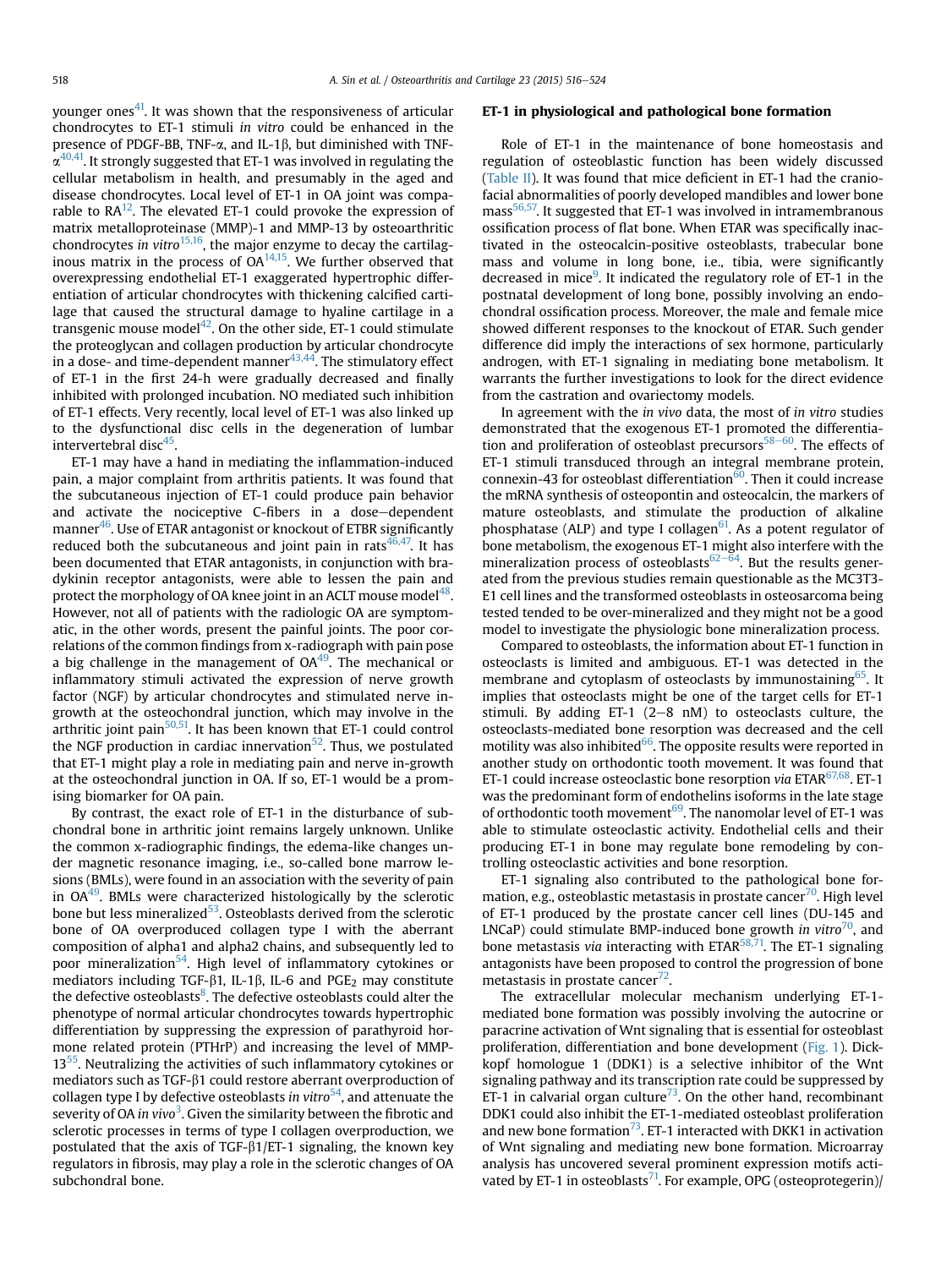# <span id="page-3-0"></span>Table II

Endothelin signaling in regulation of osteoblastic function

| Authors                                 | Source of osteoblasts                                                     | ET-1 stimulation              | ET receptor blockade                |                                    |                          | Findings                                                                                                                                                             |
|-----------------------------------------|---------------------------------------------------------------------------|-------------------------------|-------------------------------------|------------------------------------|--------------------------|----------------------------------------------------------------------------------------------------------------------------------------------------------------------|
|                                         |                                                                           |                               | Type A                              | Type B                             | Both                     |                                                                                                                                                                      |
| C. H. Kasperk et al. <sup>61</sup>      | Human trabecular<br>bone                                                  | $10^{-1} - 10^{-5}$ pg/ml     | $1-100$ pg/ml                       |                                    |                          | Increase ALP, collagen type I<br>production, increase bone cells<br>proliferation                                                                                    |
| Akiyoshi Someya et al. <sup>59</sup>    | <b>MC3T3-E1</b>                                                           | $10^{-6} - 10^{-13}$ M        |                                     |                                    |                          | ET-1 increase the intracellular $Ca^{2+}$<br>concentration, DNA synthesis and cell<br>number, as well as the decrease in ALP<br>activity                             |
| H.P. von Schroeder et al. <sup>58</sup> | Calvarial cell from<br>fetal litters<br>of 21-day pregnant<br>Wistar rats | $10^{-6} - 10^{-10}$ M        |                                     |                                    |                          | ET-1 stimulates osteoblastic<br>proliferation and differentiation.                                                                                                   |
| Corinne Niger et al. <sup>60</sup>      | hFOB 1.19                                                                 | $10^{-7}$ -10 <sup>-8</sup> M |                                     |                                    |                          | Cx43 expression level could influence<br>the action of ET-1 on differentiation of<br>human Ob.                                                                       |
| Yoshiharu Hiruma et al. <sup>62</sup>   | <b>MC3T3-E1</b>                                                           | $10^{-7} - 10^{-12}$ M        | BO123<br>$10^{-6}$ $\mu$ M          |                                    |                          | ET-1 decreases the expression of mRNA<br>of osteocalcin, decrease deposition of<br>$Ca2+$ increased the production rate of<br>IP <sub>3</sub>                        |
| Hing-Chung Lam et al. <sup>64</sup>     | <b>HTb-96</b><br>(human osteosarcoma)                                     |                               |                                     |                                    |                          | Human transformed osteoblast (HTb-<br>96) can produce ET-1.                                                                                                          |
| Mitsuhiro Shioide et al. <sup>63</sup>  | ROS17/2.8<br>(Rat Osteosarcoma)                                           | $10^{-7} - 10^{-9}$ M         |                                     |                                    |                          | Enhancement of the abundance of<br>osteopontin and osteocalcin mRNAs in a<br>time-dependent manner.                                                                  |
| Agui T. et al. <sup>76</sup>            | Bone marrow cells<br>from femoral<br>bone of male F344/Ti                 | $10^{-7} - 10^{-11}$ M        |                                     |                                    |                          | ET regulates IL-6 production by bone<br>marrow derived stromal cells.                                                                                                |
| Sherrie L. Perkins et al. <sup>77</sup> | MC3T3-E1, primary<br>murine<br>osteoblast                                 | $0.01 - 100$ nM               | <b>BQ123</b><br>$1 \mu M$           |                                    |                          | ET-1 enhanced IL-6 production.                                                                                                                                       |
| Matsuno M et al.80                      | <b>MC3T3-E1</b>                                                           | $10^{-6} - 10^{-9}$ M         | <b>BQ123</b><br>22 nM               | <b>BQ788</b><br>$1.2 \text{ nM}$   |                          | ET-1 induces IL-6 production via PKC                                                                                                                                 |
| H. Kawamura et al. <sup>78</sup>        | <b>MC3T3-E1</b>                                                           | $10^{-7} - 10^{-10}$ M        |                                     |                                    |                          | PKC-dependent p42/p44 MAP kinase<br>activation is involved in ET-1-induced<br>IL-6 synthesis in osteoblast-like cells.                                               |
| Haruhiko Tokuda et al. <sup>82</sup>    | <b>MC3T3-E1</b>                                                           | 3 nM, 0.1 µM                  |                                     |                                    |                          | EGCG reduces ET-1 induced IL-6<br>synthesis in MC3T3-E1 cells and<br>primary cultured mouse osteoblasts                                                              |
| Haruhiko Tokuda et al. <sup>81</sup>    | <b>MC3T3-E1</b>                                                           | $0.1 \mu M$                   |                                     |                                    |                          | Rho-kinase is involved in regulation of<br>ET-1-stimulated IL-6 synthesis through<br>p38 MAP kinase activation                                                       |
| Allison M. Kitten et al. <sup>88</sup>  | Fetal rat calvarial                                                       |                               | <b>BQ123</b><br>$1 \mu M$           | <b>BQ788</b><br>$1 \mu M$          | <b>TAK-044</b><br>100 nM | BMP-7 enhances ET-1 production but<br>not TGF-bata 1                                                                                                                 |
| Hiroko Masukawa et al. <sup>89</sup>    | <b>MC3T3-E1</b>                                                           | $0.01 - 100$ nM               |                                     |                                    |                          | ET-1 causes activation of PKC through<br>both phosphoinositide and<br>phosphatidylcholine hydrolyzes and<br>lead to Pi transport                                     |
| W. Windischhofer et al. <sup>90</sup>   | <b>MC3T3-E1</b>                                                           | $0.1 - 100$ nM                |                                     |                                    |                          | ET-1-induced expression of PGHS-2<br>mRNA requires activation of the Rho<br>family of G proteins and p38 MAPK                                                        |
| David E. Semler et al. <sup>91</sup>    | <b>MMR-106</b><br>(Rat Osteosarcoma)                                      | $10^{-7}-10^{-11}$ M          | <b>BQ123</b><br>$10^{-5}-10^{-9}$ M |                                    | $\overline{1}$           | ET-1 evokes $Ca^{2+}$ transient                                                                                                                                      |
| Yoh Takuwa et al. <sup>85</sup>         | <b>MC3T3-E1</b>                                                           | $10^{-7} - 10^{-11}$ M        |                                     |                                    |                          | ET-1 cause $Ca^{2+}$ mobilization and PK C<br>activation                                                                                                             |
| Iris Schvartz et al. $92$               | <b>MC3T3-E1</b>                                                           | $10^{-7}$ M                   |                                     |                                    |                          | Activation of tyrosine kinase<br>phosphorylation                                                                                                                     |
| A. Suzuki et al. <sup>93</sup>          | <b>MC3T3-E1</b>                                                           | $0.1 \mu M$                   | <b>BQ123</b><br>$22 nM - 2.2 \mu M$ | <b>BQ788</b><br>$1.2$ nM $-120$ nM |                          | Three intracellular pathways: (1)<br>phosphoinositide hydrolysis; (2)<br>phosphatidylcholine hydrolysis; and (3)<br>arachidonic acid release are mediated<br>by ETAR |

RANKL (receptor activator of nuclear factor kappa-B ligand)/RANK axis tightly controls osteoclastogenesis and maintains bone homeostasis $\frac{74}{7}$  $\frac{74}{7}$  $\frac{74}{7}$ . ET-1 stimulated the production of OPG not only in atherosclerosis but also osteoblastic metastasis of tumor $71,75$ . The interplays between ET-1 and the other inflammatory/pro-fibrotic factors such as uroplasminogen activator, uroplasminogen activator receptor, plasminogen activator inhibitor 1, TGFß1, IL-6, vascular endothelial growth factor and CTGF have also been re-ported in bone marrow stromal cells and osteoblasts<sup>[58,71,76](#page-7-0)-82</sup>.

The intracellular molecular mechanism underling ET-1 mediated bone formation may include the calcineurin/Nuclear factor of activated T-cells (NFAT) pathway<sup>71</sup>. It was found that NFATc1 underwent nuclear translocation by the stimuli of ET-1 in either the committed and differentiated MSCs towards osteoblasts $^{71}$ . ET-1 could increase the intracellular calcium levels through ETAR. The activated calcineurin by ET-1 and the calcium influx induced the dephosphorylation and nuclear translocation of NFAT family members, which led to the formation of a transcriptional complex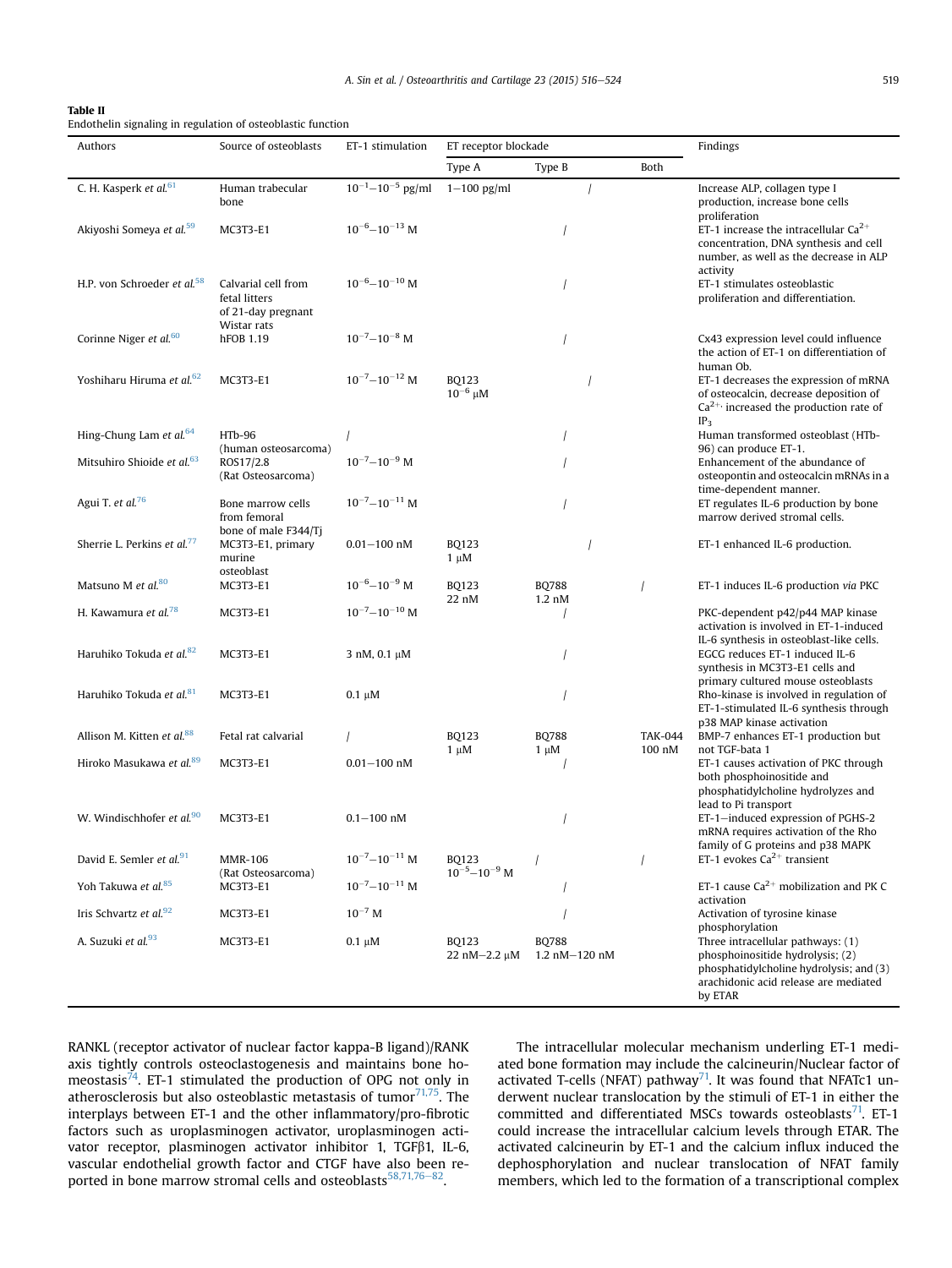<span id="page-4-0"></span>

Fig. 1. ET-1 signaling pathways specific to osteoblasts. ET-1 activates the Wnt pathway leading to osteoblast proliferation and differentiation; the calcineurin/NFATc1 pathway leading to suppression of apoptosis, which encourages cell survival; as well as other genes, that together increases osteoblast proliferation and differentiation while inhibits osteoclast activity.

and transcriptional activation of NFAT-controlled genes for the suppression of apoptosis $^{71}$ . ET-1 might support the survival of osteoblasts by activation of the calcineurin/NFAT signaling pathway. The Rho family of G proteins, protein kinase  $C (PKC)^{80}$  $C (PKC)^{80}$  $C (PKC)^{80}$ , inositol 1,4,5-trisphosphate  $(IP_3)^{76}$  $(IP_3)^{76}$  $(IP_3)^{76}$  and p38 mitogen-Activated PK (MAPK) etc.<sup>78,79</sup>, also constituted the intra-cellular ET signaling proteins.

First, ET-1/ETAR signaling is activated via G protein coupled receptor to phospholipase C (PLC) and phospholipase D (PLD) $83,84$ . PLC or PLD hydrolyzes phosphatidylinositol 4,5-bisphosphate to form water-soluble IP<sub>3</sub> and diacylglycerol (DAG)<sup>19</sup>, which in turn increases intracellular calcium concentration $85$ . DAG and elevated intracellular calcium concentration then activates PKC $19$ . Second.



Fig. 2. The emerging role of ET-1 on the osteoarthritic joint. ET-1 induces osteoblastic proliferation and differentiation while inhibiting osteoclastic activity. ET-1 also increases secretion of proinflammatory cytokines and neutrophil recruitment. ET-1 acts on chondrocytes to increase MMPs production and alterations in proteoglycan production and resorption balance, leading to cartilage degradation and destruction. ET-1 also perturbs NO production in endothelial cells and VEGF secretion, which can result in endothelial dysfunction and angiogenesis.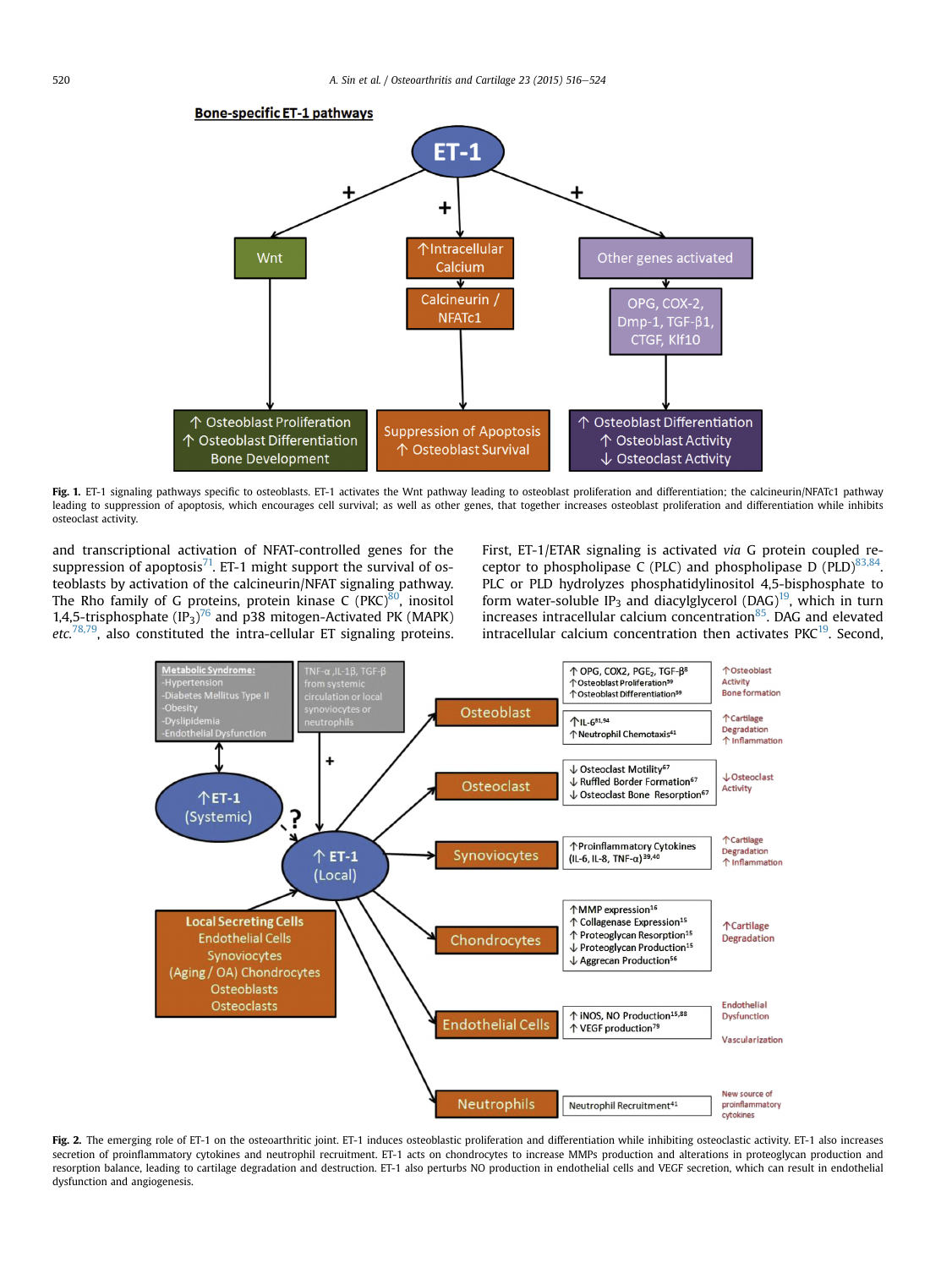<span id="page-5-0"></span>MAPK is another downstream intracellular signaling protein of ET- $1<sup>86</sup>$ . ET-1 was shown to activate MAPKs such as extracellular signal regulated kinases 1 and 2 (ERK1/2), p38 MAPK and c-JNKs in cardiomyocytes, fibroblasts, glomerular mesangial cells and vascular smooth muscle cells. ET-1 might induce VGEF expression through activation of p38 MAPK in osteoblasts<sup>79</sup>. Last, PI3-K acts as a protein/lipid kinase and phosphorylates membrane-localized phosphatidylinositides to form secondary messenger phospholipids and to activate PK B (PKB, also known as Akt) by binding to ETAR. ET-1 could induce PKB activation in cardiomyocytes, myofibroblasts, vascular endothelial cells and smooth muscle cells as well as OA chondrocytes. PKB activation often leads to changes in the expression of genes involved in cell survival (BAD, caspases, GSK3) and regulation of protein synthesis (eIF4E, eIF4E-binding protein 1). In brief, ET-1 plays a role in regulation of the physiological and pathological osteoblastic function mainly through ETAR, involving the activation of the extracellular (DKK1, OPG) and intracellular signaling proteins (calcineurin/NFAT and MAPK).

#### Perspectives

ET-1 signaling is proposed to afflict all types of cells in the joint, e.g., articular chondrocytes, osteoblasts and synoviocytes in the pathogenesis of OA [\(Fig. 2](#page-4-0)). First, ET-1 may exert an anabolic effect on subchondral bone by stimulating osteoblasts and inhibiting osteoclasts. Uncoupling effects of ET-1 on bone remodeling might contribute substantially to the disturbance of subchondral bone in OA. Second, ET-1 may trigger the enzymatic degradation of articular cartilage. Third, ET-1 could recruit inflammatory cells into inflamed joint such as neutrophils and macrophages that might account for synovium thickening and synovitis in OA. The origins of the elevated ET-1 could be from either local or systemic inflammation. The abnormal mechanical loads might induce the repetitive microdamage and an inflammatory response with local production of ET-1. The co-morbidities such as obesity, hypertension and diabetes may also contribute to high level of ET-1 in the situation of systemic inflammation. TGF $\beta$ 1/ET-1 signaling has been well studied in fibrotic process. It warrants further investigation whether  $TGF\beta1/$ ET-1 signaling also plays a role in osteoblast dysfunction and subchondral bone sclerosis in the pathogenesis of OA.

### Authors' contribution

Sin prepared the first draft of this review article and Tang supplemented the paragraphs and summarizing tables about the in vitro studies of ET-1 on bone cells. Wen, Chung and Chiu proposed the idea, revised the manuscript critically and approved the final version to be published.

# Competing interests

The authors declare that they have no competing interests.

#### Acknowledgment

The authors acknowledge the support from Li Shu Fan Medical Foundation Endowed Professorship in Orthopaedic Surgery and Hong Kong Research Grant Council General Research Fund (HKU-M17105314).

# References

1. [Lories RJ, Luyten FP. The bone-cartilage unit in osteoarthritis.](http://refhub.elsevier.com/S1063-4584(14)01311-9/sref1) Nat Rev Rheumatol  $2011;7(1):43-9$ .

- 2. [Wang Q, Rozelle AL, Lepus CM, Scanzello CR, Song JJ,](http://refhub.elsevier.com/S1063-4584(14)01311-9/sref2) Larsen DM, et al. Identifi[cation of a central role for comple](http://refhub.elsevier.com/S1063-4584(14)01311-9/sref2)ment in osteoarthritis. Nat Med  $2011;17(12):1674-9$  $2011;17(12):1674-9$ .
- 3. [Zhen G, Wen C, Jia X, Li Y, Crane JL, Mears SC,](http://refhub.elsevier.com/S1063-4584(14)01311-9/sref3) et al. Inhibition of [TGF-beta signaling in mesenchymal stem cells of subchondral](http://refhub.elsevier.com/S1063-4584(14)01311-9/sref3) bone attenuates osteoarthritis. Nat Med  $2013;19(6);704-12$  $2013;19(6);704-12$ .
- 4. [Berenbaum F, Eymard F, Houard X. Osteoarthritis, in](http://refhub.elsevier.com/S1063-4584(14)01311-9/sref4)flammation and obesity. Curr Opin Rheumatol  $2013:25(1):114-8$ .
- 5. [Berenbaum F. Diabetes-induced osteoarthritis: from a new](http://refhub.elsevier.com/S1063-4584(14)01311-9/sref5) [paradigm to a new phenotype. Postgrad Med J 2012;88\(1038\):](http://refhub.elsevier.com/S1063-4584(14)01311-9/sref5)  $240 - 2.$  $240 - 2.$  $240 - 2.$
- 6. [Wen CY, Chen Y, Tang HL, Yan CH, Lu WW, Chiu KY. Bone loss](http://refhub.elsevier.com/S1063-4584(14)01311-9/sref6) [at subchondral plate in knee osteoarthritis patients with hy](http://refhub.elsevier.com/S1063-4584(14)01311-9/sref6)[pertension and type 2 diabetes mellitus. Osteoarthritis Carti-](http://refhub.elsevier.com/S1063-4584(14)01311-9/sref6)lage 2013 Nov; 21(11): 1716-[23](http://refhub.elsevier.com/S1063-4584(14)01311-9/sref6).
- 7. Redlich K, Smolen JS. Infl[ammatory bone loss: pathogenesis](http://refhub.elsevier.com/S1063-4584(14)01311-9/sref7) [and therapeutic intervention. Nat Rev Drug Discov 2012;11\(3\):](http://refhub.elsevier.com/S1063-4584(14)01311-9/sref7)  $234 - 50$  $234 - 50$
- 8. [Massicotte F, Lajeunesse D, Benderdour M, Pelletier JP, Hilal G,](http://refhub.elsevier.com/S1063-4584(14)01311-9/sref8) Duval N, et al[. Can altered production of interleukin-1beta,](http://refhub.elsevier.com/S1063-4584(14)01311-9/sref8) [interleukin-6, transforming growth factor-beta and prosta](http://refhub.elsevier.com/S1063-4584(14)01311-9/sref8)[glandin E\(2\) by isolated human subchondral osteoblasts](http://refhub.elsevier.com/S1063-4584(14)01311-9/sref8) [identify two subgroups of osteoarthritic patients. Osteoar](http://refhub.elsevier.com/S1063-4584(14)01311-9/sref8)thritis Cartilage  $2002;10(6):491-500$  $2002;10(6):491-500$ .
- 9. [Clines GA, Mohammad KS, Grunda JM, Clines KL, Niewolna M,](http://refhub.elsevier.com/S1063-4584(14)01311-9/sref9) McKenna CR, et al[. Regulation of postnatal trabecular bone](http://refhub.elsevier.com/S1063-4584(14)01311-9/sref9) [formation by the osteoblast endothelin A receptor. J Bone Min](http://refhub.elsevier.com/S1063-4584(14)01311-9/sref9) Res 2011:26(10):2523-[36.](http://refhub.elsevier.com/S1063-4584(14)01311-9/sref9)
- 10. [Haq A, El-Ramahi K, Al-Dalaan A, Al-Sedairy ST. Serum and](http://refhub.elsevier.com/S1063-4584(14)01311-9/sref10) synovial fl[uid concentrations of endothelin-1 in patients with](http://refhub.elsevier.com/S1063-4584(14)01311-9/sref10) rheumatoid arthritis. J Med  $1999;30(1-2):51-60$  $1999;30(1-2):51-60$  $1999;30(1-2):51-60$  $1999;30(1-2):51-60$ .
- 11. [Yoshida H, Imafuku Y, Ohhara M, Miyata M, Kasukawa R,](http://refhub.elsevier.com/S1063-4584(14)01311-9/sref11) Ohsumi K, et al[. Endothelin-1 production by human synovio](http://refhub.elsevier.com/S1063-4584(14)01311-9/sref11)[cytes. Ann Clin Biochem 1998;35\(Pt 2\):290](http://refhub.elsevier.com/S1063-4584(14)01311-9/sref11)-[4.](http://refhub.elsevier.com/S1063-4584(14)01311-9/sref11)
- 12. [Nahir AM, Hoffman A, Lorber M, Keiser HR. Presence of](http://refhub.elsevier.com/S1063-4584(14)01311-9/sref12) [immunoreactive endothelin in synovial](http://refhub.elsevier.com/S1063-4584(14)01311-9/sref12) fluid: analysis of 22 [cases. J Rheumatol 1991;18\(5\):678](http://refhub.elsevier.com/S1063-4584(14)01311-9/sref12)-[80](http://refhub.elsevier.com/S1063-4584(14)01311-9/sref12).
- 13. [Khatib AM, Lomri A, Mitrovic RD, Moldovan F. Articular chon](http://refhub.elsevier.com/S1063-4584(14)01311-9/sref13)drocyte aging and endothelin-1. Cytokine  $2007;37(1):6-13$  $2007;37(1):6-13$ .
- 14. [Manacu CA, Martel-Pelletier J, Roy-Beaudry M, Pelletier JP,](http://refhub.elsevier.com/S1063-4584(14)01311-9/sref14) Fernandes JC, Shipkolye FS, et al[. Endothelin-1 in osteoarthritic](http://refhub.elsevier.com/S1063-4584(14)01311-9/sref14) [chondrocytes triggers nitric oxide production and upregulates](http://refhub.elsevier.com/S1063-4584(14)01311-9/sref14) [collagenase production. Arthritis Res Ther 2005;7\(2\):](http://refhub.elsevier.com/S1063-4584(14)01311-9/sref14)  $R324 - 32.$  $R324 - 32.$  $R324 - 32.$
- 15. [Roy-Beaudry M, Martel-Pelletier J, Pelletier JP, M'Barek KN,](http://refhub.elsevier.com/S1063-4584(14)01311-9/sref15) Christgau S, Shipkolye F, et al[. Endothelin 1 promotes osteo](http://refhub.elsevier.com/S1063-4584(14)01311-9/sref15)[arthritic cartilage degradation via matrix metalloprotease 1](http://refhub.elsevier.com/S1063-4584(14)01311-9/sref15) [and matrix metalloprotease 13 induction. Arthritis Rheum](http://refhub.elsevier.com/S1063-4584(14)01311-9/sref15) [2003;48\(10\):2855](http://refhub.elsevier.com/S1063-4584(14)01311-9/sref15)-[64](http://refhub.elsevier.com/S1063-4584(14)01311-9/sref15).
- 16. [Schneider JG, Tilly N, Hierl T, Sommer U, Hamann A, Dugi K,](http://refhub.elsevier.com/S1063-4584(14)01311-9/sref16) et al[. Elevated plasma endothelin-1 levels in diabetes mellitus.](http://refhub.elsevier.com/S1063-4584(14)01311-9/sref16) [Am J Hypertens 2002;15\(11\):967](http://refhub.elsevier.com/S1063-4584(14)01311-9/sref16)-[72](http://refhub.elsevier.com/S1063-4584(14)01311-9/sref16).
- 17. [Yanagisawa M, Inoue A, Ishikawa T, Kasuya Y, Kimura S,](http://refhub.elsevier.com/S1063-4584(14)01311-9/sref17) Kumagaye S, et al[. Primary structure, synthesis, and biological](http://refhub.elsevier.com/S1063-4584(14)01311-9/sref17) [activity of rat endothelin, an endothelium-derived vasocon](http://refhub.elsevier.com/S1063-4584(14)01311-9/sref17)[strictor peptide. Proc Natl Acad Sci U S A 1988;85\(18\):6964](http://refhub.elsevier.com/S1063-4584(14)01311-9/sref17)-[7.](http://refhub.elsevier.com/S1063-4584(14)01311-9/sref17)
- 18. [Levin ER. Endothelins. N Engl J Med 1995;333\(6\):356](http://refhub.elsevier.com/S1063-4584(14)01311-9/sref18)-[63.](http://refhub.elsevier.com/S1063-4584(14)01311-9/sref18)
- 19. [Simonson MS, Dunn MJ. Cellular signaling by peptides of the](http://refhub.elsevier.com/S1063-4584(14)01311-9/sref19) endothelin gene family. FASEB  $J$  1990;4(12):2989-[3000.](http://refhub.elsevier.com/S1063-4584(14)01311-9/sref19)
- 20. [Vanhoutte PM. Endothelin-1. A matter of life and breath. Na](http://refhub.elsevier.com/S1063-4584(14)01311-9/sref20)[ture 1994;368\(6473\):693](http://refhub.elsevier.com/S1063-4584(14)01311-9/sref20)-[4](http://refhub.elsevier.com/S1063-4584(14)01311-9/sref20).
- 21. [Vanhoutte PM. Is endothelin involved in the pathogenesis of](http://refhub.elsevier.com/S1063-4584(14)01311-9/sref21) hypertension? Hypertension  $1993;21(6$  Pt  $1):747-51$ .
- 22. [Leung JW, Wong WT, Koon HW, Mo FM, Tam S, Huang Y,](http://refhub.elsevier.com/S1063-4584(14)01311-9/sref22) et al. [Transgenic mice over-expressing ET-1 in the endothelial cells](http://refhub.elsevier.com/S1063-4584(14)01311-9/sref22)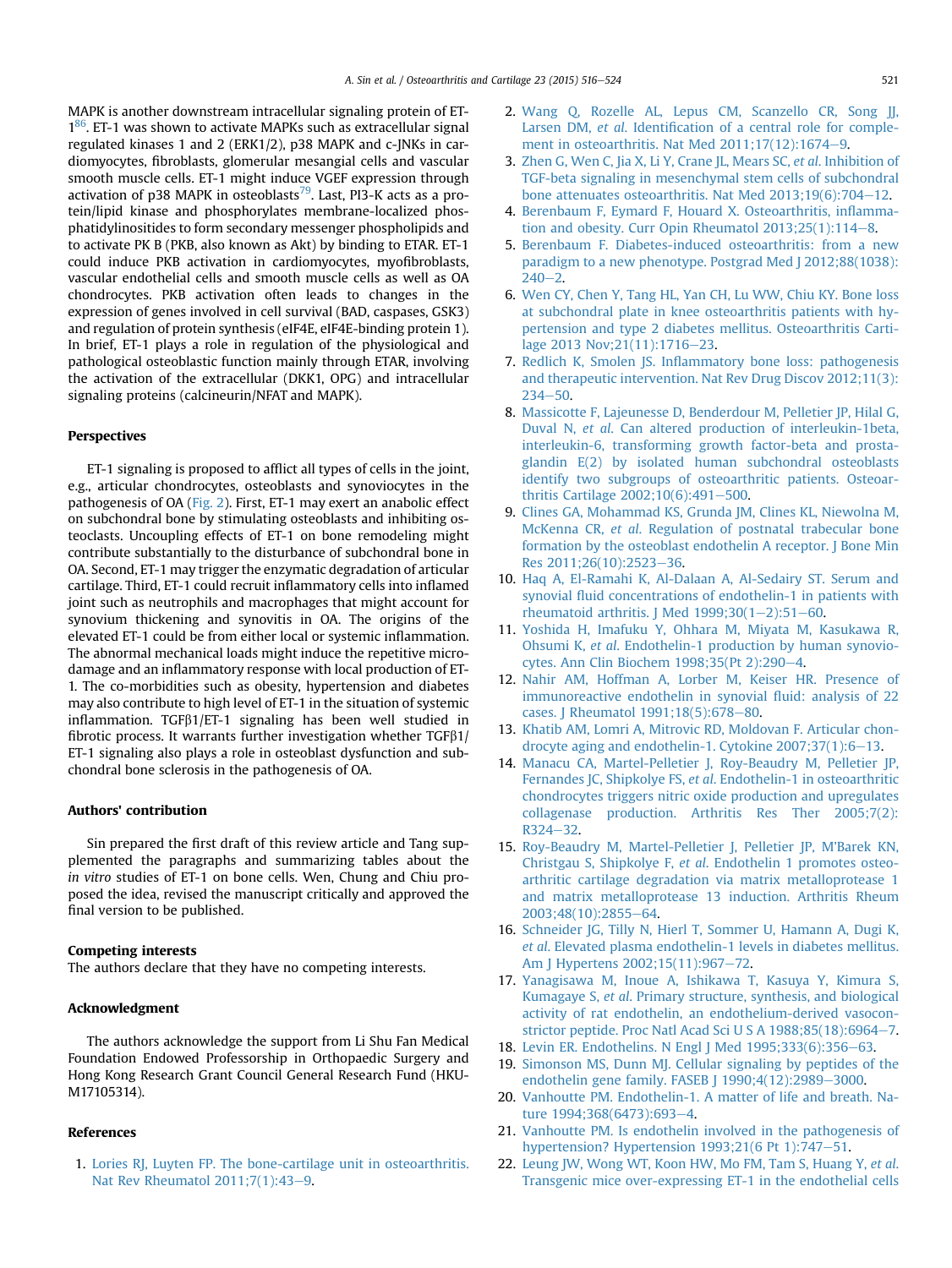<span id="page-6-0"></span>[develop systemic hypertension with altered vascular reac](http://refhub.elsevier.com/S1063-4584(14)01311-9/sref22)[tivity. PLoS One 2011;6\(11\):e26994.](http://refhub.elsevier.com/S1063-4584(14)01311-9/sref22)

- 23. [Krum H, Viskoper RJ, Lacourciere Y, Budde M, Charlon V. The](http://refhub.elsevier.com/S1063-4584(14)01311-9/sref23) [effect of an endothelin-receptor antagonist, bosentan, on](http://refhub.elsevier.com/S1063-4584(14)01311-9/sref23) [blood pressure in patients with essential hypertension.](http://refhub.elsevier.com/S1063-4584(14)01311-9/sref23) [Bosentan Hypertension Investigators. N Engl J Med](http://refhub.elsevier.com/S1063-4584(14)01311-9/sref23) [1998;338\(12\):784](http://refhub.elsevier.com/S1063-4584(14)01311-9/sref23)-[90](http://refhub.elsevier.com/S1063-4584(14)01311-9/sref23).
- 24. Oliver FI, de la Rubia G, Feener EP, Lee ME, Loeken MR, Shiba T, et al[. Stimulation of endothelin-1 gene expression by insulin in](http://refhub.elsevier.com/S1063-4584(14)01311-9/sref24) [endothelial cells. J Biol Chem 1991;266\(34\):23251](http://refhub.elsevier.com/S1063-4584(14)01311-9/sref24)-[6.](http://refhub.elsevier.com/S1063-4584(14)01311-9/sref24)
- 25. [Ottosson-Seeberger A, Lundberg JM, Alvestrand A, Ahlborg G.](http://refhub.elsevier.com/S1063-4584(14)01311-9/sref25) [Exogenous endothelin-1 causes peripheral insulin resistance](http://refhub.elsevier.com/S1063-4584(14)01311-9/sref25) in healthy humans. Acta Physiol Scand  $1997;161(2):211-20$ .
- 26. [Alvarez D, Briassouli P, Clancy RM, Zavadil J, Reed JH,](http://refhub.elsevier.com/S1063-4584(14)01311-9/sref26) Abellar RG, et al[. A novel role of endothelin-1 in linking Toll](http://refhub.elsevier.com/S1063-4584(14)01311-9/sref26)[like receptor 7-mediated in](http://refhub.elsevier.com/S1063-4584(14)01311-9/sref26)flammation to fibrosis in congen[ital heart block. J Biol Chem 2011;286\(35\):30444](http://refhub.elsevier.com/S1063-4584(14)01311-9/sref26)-[54](http://refhub.elsevier.com/S1063-4584(14)01311-9/sref26).
- 27. [Zhang W, Wang W, Yu H, Zhang Y, Dai Y, Ning C,](http://refhub.elsevier.com/S1063-4584(14)01311-9/sref27) et al. Inter[leukin 6 underlies angiotensin II-induced hypertension and](http://refhub.elsevier.com/S1063-4584(14)01311-9/sref27) chronic renal damage. Hypertension  $2012;59(1):136-44$  $2012;59(1):136-44$ .
- 28. [Mayyas F, Niebauer M, Zurick A, Barnard J, Gillinov AM,](http://refhub.elsevier.com/S1063-4584(14)01311-9/sref28) Chung MK, et al[. Association of left atrial endothelin-1 with](http://refhub.elsevier.com/S1063-4584(14)01311-9/sref28) atrial rhythm, size, and fi[brosis in patients with structural heart](http://refhub.elsevier.com/S1063-4584(14)01311-9/sref28) [disease. Circ Arrhythm Electrophysiol 2010;3\(4\):369](http://refhub.elsevier.com/S1063-4584(14)01311-9/sref28)-[79.](http://refhub.elsevier.com/S1063-4584(14)01311-9/sref28)
- 29. [Lagares D, Garcia-Fernandez RA, Jimenez CL, Magan-](http://refhub.elsevier.com/S1063-4584(14)01311-9/sref29)[Marchal N, Busnadiego O, Lamas S,](http://refhub.elsevier.com/S1063-4584(14)01311-9/sref29) et al. Endothelin 1 con[tributes to the effect of transforming growth factor beta1 on](http://refhub.elsevier.com/S1063-4584(14)01311-9/sref29) wound repair and skin fi[brosis. Arthritis Rheum 2010;62\(3\):](http://refhub.elsevier.com/S1063-4584(14)01311-9/sref29) [878](http://refhub.elsevier.com/S1063-4584(14)01311-9/sref29)-[89](http://refhub.elsevier.com/S1063-4584(14)01311-9/sref29).
- 30. [Shi-Wen X, Rodriguez-Pascual F, Lamas S, Holmes A, Howat S,](http://refhub.elsevier.com/S1063-4584(14)01311-9/sref30) Pearson JD, et al[. Constitutive ALK5-independent c-Jun N-ter](http://refhub.elsevier.com/S1063-4584(14)01311-9/sref30)[minal kinase activation contributes to endothelin-1 over](http://refhub.elsevier.com/S1063-4584(14)01311-9/sref30)expression in pulmonary fi[brosis: evidence of an autocrine](http://refhub.elsevier.com/S1063-4584(14)01311-9/sref30) [endothelin loop operating through the endothelin A and B](http://refhub.elsevier.com/S1063-4584(14)01311-9/sref30) [receptors. Mol Cell Biol 2006;26\(14\):5518](http://refhub.elsevier.com/S1063-4584(14)01311-9/sref30)-[27](http://refhub.elsevier.com/S1063-4584(14)01311-9/sref30).
- 31. [Kambas K, Chrysanthopoulou A, Kourtzelis I, Skordala M,](http://refhub.elsevier.com/S1063-4584(14)01311-9/sref31) Mitroulis I, Rafail S, et al[. Endothelin-1 signaling promotes](http://refhub.elsevier.com/S1063-4584(14)01311-9/sref31) fi[brosis in vitro in a bronchopulmonary dysplasia model by](http://refhub.elsevier.com/S1063-4584(14)01311-9/sref31) [activating the extrinsic coagulation cascade. J Immunol](http://refhub.elsevier.com/S1063-4584(14)01311-9/sref31) [2011;186\(11\):6568](http://refhub.elsevier.com/S1063-4584(14)01311-9/sref31)-[75](http://refhub.elsevier.com/S1063-4584(14)01311-9/sref31).
- 32. [Widyantoro B, Emoto N, Nakayama K, Anggrahini DW,](http://refhub.elsevier.com/S1063-4584(14)01311-9/sref32) Adiarto S, Iwasa N, et al[. Endothelial cell-derived endothelin-1](http://refhub.elsevier.com/S1063-4584(14)01311-9/sref32) promotes cardiac fi[brosis in diabetic hearts through stimula](http://refhub.elsevier.com/S1063-4584(14)01311-9/sref32)[tion of endothelial-to-mesenchymal transition. Circulation](http://refhub.elsevier.com/S1063-4584(14)01311-9/sref32) [2010;121\(22\). 2407-U88](http://refhub.elsevier.com/S1063-4584(14)01311-9/sref32).
- 33. [Pache M, Schwarz HA, Kaiser HJ, Wuest P, Kloti M, Dubler B,](http://refhub.elsevier.com/S1063-4584(14)01311-9/sref33) et al[. Elevated plasma endothelin-1 levels and vascular dys](http://refhub.elsevier.com/S1063-4584(14)01311-9/sref33)[regulation in patients with rheumatoid arthritis. Med Sci](http://refhub.elsevier.com/S1063-4584(14)01311-9/sref33) [Monit 2002;8\(9\):CR616](http://refhub.elsevier.com/S1063-4584(14)01311-9/sref33)-[9](http://refhub.elsevier.com/S1063-4584(14)01311-9/sref33).
- 34. Leask A. Signaling in fi[brosis: targeting the TGF beta,](http://refhub.elsevier.com/S1063-4584(14)01311-9/sref34) [endothelin-1 and CCN2 axis in scleroderma. Front Biosci \(Elite](http://refhub.elsevier.com/S1063-4584(14)01311-9/sref34) [Ed\) 2009;1:115](http://refhub.elsevier.com/S1063-4584(14)01311-9/sref34)-[22.](http://refhub.elsevier.com/S1063-4584(14)01311-9/sref34)
- 35. [Leung JW, Chung SS, Chung SK. Endothelial endothelin-1 over](http://refhub.elsevier.com/S1063-4584(14)01311-9/sref35)[expression using receptor tyrosine kinase tie-1 promoter leads](http://refhub.elsevier.com/S1063-4584(14)01311-9/sref35) [to more severe vascular permeability and blood brain barrier](http://refhub.elsevier.com/S1063-4584(14)01311-9/sref35) [breakdown after transient middle cerebral artery occlusion.](http://refhub.elsevier.com/S1063-4584(14)01311-9/sref35) [Brain Res 2009;1266:121](http://refhub.elsevier.com/S1063-4584(14)01311-9/sref35)-[9](http://refhub.elsevier.com/S1063-4584(14)01311-9/sref35).
- 36. [Iwabuchi H, Kasama T, Hanaoka R, Miwa Y, Hatano Y,](http://refhub.elsevier.com/S1063-4584(14)01311-9/sref36) Kobayashi K, et al[. Downregulation of intercellular adhesion](http://refhub.elsevier.com/S1063-4584(14)01311-9/sref36) [molecule-1 expression on human synovial](http://refhub.elsevier.com/S1063-4584(14)01311-9/sref36) fibroblasts by [endothelin-1. J Rheumatol 1999;26\(3\):522](http://refhub.elsevier.com/S1063-4584(14)01311-9/sref36)-[31](http://refhub.elsevier.com/S1063-4584(14)01311-9/sref36).
- 37. [Schwarting A, Schlaak J, Lotz J, Pfers I, Meyer zum](http://refhub.elsevier.com/S1063-4584(14)01311-9/sref37) [Buschenfelde KH, Mayet WJ. Endothelin-1 modulates the](http://refhub.elsevier.com/S1063-4584(14)01311-9/sref37) [expression of adhesion molecules on](http://refhub.elsevier.com/S1063-4584(14)01311-9/sref37) fibroblast-like synovial cells (FLS). Scand J Rheumatol  $1996;25(4):246-56$ .
- 38. [Conte Fde P, Barja-Fidalgo C, Verri Jr WA, Cunha FQ, Rae GA,](http://refhub.elsevier.com/S1063-4584(14)01311-9/sref38) Penido C, et al[. Endothelins modulate in](http://refhub.elsevier.com/S1063-4584(14)01311-9/sref38)flammatory reaction in [zymosan-induced arthritis: participation of LTB4, TNF-alpha,](http://refhub.elsevier.com/S1063-4584(14)01311-9/sref38) [and CXCL-1. J Leukoc Biol 2008;84\(3\):652](http://refhub.elsevier.com/S1063-4584(14)01311-9/sref38)-[60.](http://refhub.elsevier.com/S1063-4584(14)01311-9/sref38)
- 39. [Kuryliszyn-Moskal A, Klimiuk PA, Sierakowski S,](http://refhub.elsevier.com/S1063-4584(14)01311-9/sref39) [Ciolkiewicz M. A study on vascular endothelial growth factor](http://refhub.elsevier.com/S1063-4584(14)01311-9/sref39) [and endothelin-1 in patients with extra-articular involvement](http://refhub.elsevier.com/S1063-4584(14)01311-9/sref39) of rheumatoid arthritis. Clin Rheumatol  $2006:25(3):314-9$  $2006:25(3):314-9$ .
- 40. [Usmani SE, Appleton CT, Beier F. Transforming growth factor](http://refhub.elsevier.com/S1063-4584(14)01311-9/sref40)[alpha induces endothelin receptor A expression in osteoar](http://refhub.elsevier.com/S1063-4584(14)01311-9/sref40)[thritis. J Orthop Res 2012;30\(9\):1391](http://refhub.elsevier.com/S1063-4584(14)01311-9/sref40)-[7](http://refhub.elsevier.com/S1063-4584(14)01311-9/sref40).
- 41. [Messai H, Khatib AM, Lebrun G, Aubin P, Florina M, Jean F,](http://refhub.elsevier.com/S1063-4584(14)01311-9/sref41) et al. [Endothelin-1 in monolayer cultures of articular chondrocytes](http://refhub.elsevier.com/S1063-4584(14)01311-9/sref41) [from young and old rats: regulation by growth factors and](http://refhub.elsevier.com/S1063-4584(14)01311-9/sref41) cytokines. Mech Ageing Dev  $2000;114(1):37-48$ .
- 42. [Wen CY, Yan CH, Chung SK, Chiu KY. Development of](http://refhub.elsevier.com/S1063-4584(14)01311-9/sref42) [osteoarthritis-like changes in transgenic endothelin-1 over](http://refhub.elsevier.com/S1063-4584(14)01311-9/sref42)[expressed mice, The Thirteen International Conference on](http://refhub.elsevier.com/S1063-4584(14)01311-9/sref42) [Endothelin Tokyo, Japan 2013](http://refhub.elsevier.com/S1063-4584(14)01311-9/sref42).
- 43. [Khatib AM, Lomri A, Moldovan F, Soliman H, Fiet J,](http://refhub.elsevier.com/S1063-4584(14)01311-9/sref43) [Mitrovic DR. Endothelin 1 receptors, signal transduction and](http://refhub.elsevier.com/S1063-4584(14)01311-9/sref43) [effects on DNA and proteoglycan synthesis in rat articular](http://refhub.elsevier.com/S1063-4584(14)01311-9/sref43) [chondrocytes. Cytokine 1998;10\(9\):669](http://refhub.elsevier.com/S1063-4584(14)01311-9/sref43)-[79.](http://refhub.elsevier.com/S1063-4584(14)01311-9/sref43)
- 44. [Khatib AM, Siegfried G, Messai H, Moldovan F, Mitrovic DR.](http://refhub.elsevier.com/S1063-4584(14)01311-9/sref44) [Mechanism of inhibition of endothelin-1-stimulated proteo](http://refhub.elsevier.com/S1063-4584(14)01311-9/sref44)[glycan and collagen synthesis in rat articular chondrocytes.](http://refhub.elsevier.com/S1063-4584(14)01311-9/sref44) [Cytokine 2002;17\(5\):254](http://refhub.elsevier.com/S1063-4584(14)01311-9/sref44)-[61](http://refhub.elsevier.com/S1063-4584(14)01311-9/sref44).
- 45. [Yuan W, Zhao MD, Yuan FL, Che W, Duan PG, Liu Y,](http://refhub.elsevier.com/S1063-4584(14)01311-9/sref45) et al. As[sociation of endothelin-1 expression and cartilaginous end](http://refhub.elsevier.com/S1063-4584(14)01311-9/sref45)[plate degeneration in humans. PLoS One 2013;8\(4\):e60062](http://refhub.elsevier.com/S1063-4584(14)01311-9/sref45).
- 46. [Gokin AP, Fareed MU, Pan HL, Hans G, Strichartz GR, Davar G.](http://refhub.elsevier.com/S1063-4584(14)01311-9/sref46) [Local injection of endothelin-1 produces pain-like behavior](http://refhub.elsevier.com/S1063-4584(14)01311-9/sref46) [and excitation of nociceptors in rats. J Neurosci 2001;21\(14\):](http://refhub.elsevier.com/S1063-4584(14)01311-9/sref46) [5358](http://refhub.elsevier.com/S1063-4584(14)01311-9/sref46)-[66.](http://refhub.elsevier.com/S1063-4584(14)01311-9/sref46)
- 47. [Griswold DE, Douglas SA, Martin LD, Davis TG, Davis L, Ao Z,](http://refhub.elsevier.com/S1063-4584(14)01311-9/sref47) et al[. Endothelin B receptor modulates in](http://refhub.elsevier.com/S1063-4584(14)01311-9/sref47)flammatory pain and cutaneous inflammation. Mol Pharmacol  $1999;56(4):807-12$  $1999;56(4):807-12$ .
- 48. [Kaufman GN, Zaouter C, Valteau B, Sirois P, Moldovan F.](http://refhub.elsevier.com/S1063-4584(14)01311-9/sref48) [Nociceptive tolerance is improved by bradykinin receptor B1](http://refhub.elsevier.com/S1063-4584(14)01311-9/sref48) [antagonism and joint morphology is protected by both endo](http://refhub.elsevier.com/S1063-4584(14)01311-9/sref48)[thelin type A and bradykinin receptor B1 antagonism in a](http://refhub.elsevier.com/S1063-4584(14)01311-9/sref48) [surgical model of osteoarthritis. Arthritis Res Ther 2011;13\(3\)](http://refhub.elsevier.com/S1063-4584(14)01311-9/sref48).
- 49. [Torres L, Dunlop DD, Peterfy C, Guermazi A, Prasad P,](http://refhub.elsevier.com/S1063-4584(14)01311-9/sref49) Hayes KW, et al[. The relationship between speci](http://refhub.elsevier.com/S1063-4584(14)01311-9/sref49)fic tissue le[sions and pain severity in persons with knee osteoarthritis.](http://refhub.elsevier.com/S1063-4584(14)01311-9/sref49) [Osteoarthritis Cartilage 2006;14\(10\):1033](http://refhub.elsevier.com/S1063-4584(14)01311-9/sref49)-[40](http://refhub.elsevier.com/S1063-4584(14)01311-9/sref49).
- 50. [Suri S, Gill SE, Massena de Camin S, Wilson D, McWilliams DF,](http://refhub.elsevier.com/S1063-4584(14)01311-9/sref50) [Walsh DA. Neurovascular invasion at the osteochondral junc](http://refhub.elsevier.com/S1063-4584(14)01311-9/sref50)[tion and in osteophytes in osteoarthritis. Ann Rheum Dis](http://refhub.elsevier.com/S1063-4584(14)01311-9/sref50) 2007:66(11):1423-[8.](http://refhub.elsevier.com/S1063-4584(14)01311-9/sref50)
- 51. [Pecchi E, Priam S, Gosset M, Pigenet A, Sudre L, Laiguillon MC,](http://refhub.elsevier.com/S1063-4584(14)01311-9/sref51) et al[. Induction of nerve growth factor expression and release](http://refhub.elsevier.com/S1063-4584(14)01311-9/sref51) by mechanical and infl[ammatory stimuli in chondrocytes:](http://refhub.elsevier.com/S1063-4584(14)01311-9/sref51) [possible involvement in osteoarthritis pain. Arthritis Res Ther](http://refhub.elsevier.com/S1063-4584(14)01311-9/sref51) [2014;16\(1\):R16.](http://refhub.elsevier.com/S1063-4584(14)01311-9/sref51)
- 52. [Ieda M, Fukuda K, Hisaka Y, Kimura K, Kawaguchi H, Fujita J,](http://refhub.elsevier.com/S1063-4584(14)01311-9/sref52) et al[. Endothelin-1 regulates cardiac sympathetic innervation](http://refhub.elsevier.com/S1063-4584(14)01311-9/sref52) [in the rodent heart by controlling nerve growth factor](http://refhub.elsevier.com/S1063-4584(14)01311-9/sref52) expression. J Clin Invest  $2004;113(6):876-84$ .
- 53. [Hunter DJ, Gerstenfeld L, Bishop G, Davis AD, Mason ZD,](http://refhub.elsevier.com/S1063-4584(14)01311-9/sref53) Einhorn TA, et al[. Bone marrow lesions from osteoarthritis](http://refhub.elsevier.com/S1063-4584(14)01311-9/sref53) [knees are characterized by sclerotic bone that is less well](http://refhub.elsevier.com/S1063-4584(14)01311-9/sref53) [mineralized. Arthritis Res Ther 2009;11\(1\):R11.](http://refhub.elsevier.com/S1063-4584(14)01311-9/sref53)
- 54. [Couchourel D, Aubry I, Delalandre A, Lavigne M, Martel-](http://refhub.elsevier.com/S1063-4584(14)01311-9/sref54)Pelletier J, Pelletier JP, et al[. Altered mineralization of human](http://refhub.elsevier.com/S1063-4584(14)01311-9/sref54)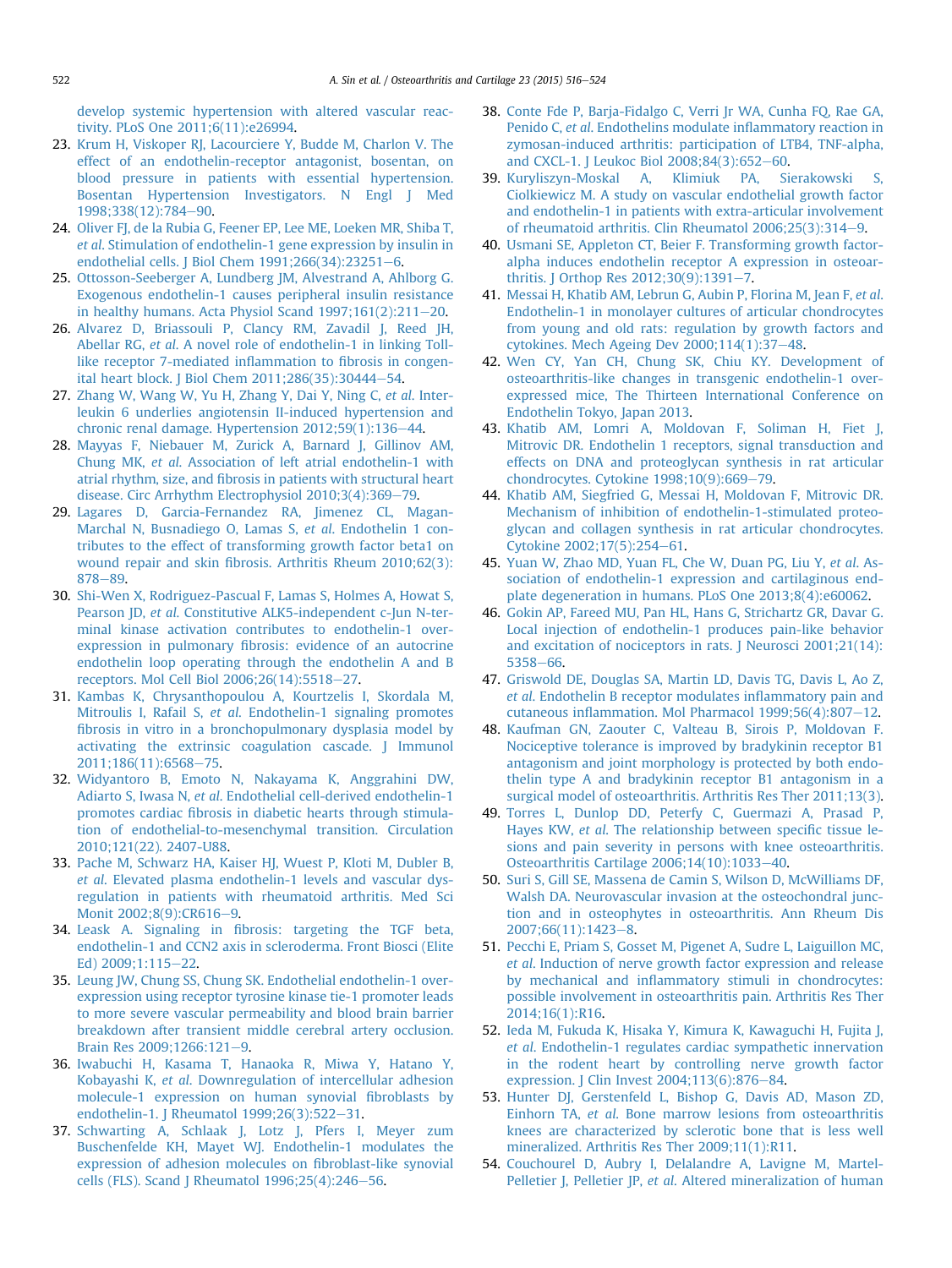<span id="page-7-0"></span>[osteoarthritic osteoblasts is attributable to abnormal type I](http://refhub.elsevier.com/S1063-4584(14)01311-9/sref54) collagen production. Arthritis Rheum  $2009;60(5):1438-50$  $2009;60(5):1438-50$ .

- 55. [Sanchez C, Deberg MA, Piccardi N, Msika P, Reginster JY,](http://refhub.elsevier.com/S1063-4584(14)01311-9/sref55) [Henrotin YE. Subchondral bone osteoblasts induce phenotypic](http://refhub.elsevier.com/S1063-4584(14)01311-9/sref55) [changes in human osteoarthritic chondrocytes. Osteoarthritis](http://refhub.elsevier.com/S1063-4584(14)01311-9/sref55) [Cartilage 2005;13\(11\):988](http://refhub.elsevier.com/S1063-4584(14)01311-9/sref55)-[97.](http://refhub.elsevier.com/S1063-4584(14)01311-9/sref55)
- 56. [Kurihara Y, Kurihara H, Suzuki H, Kodama T, Maemura K,](http://refhub.elsevier.com/S1063-4584(14)01311-9/sref56) Nagai R, et al[. Elevated blood pressure and craniofacial ab](http://refhub.elsevier.com/S1063-4584(14)01311-9/sref56)normalities in mice defi[cient in endothelin-1. Nature](http://refhub.elsevier.com/S1063-4584(14)01311-9/sref56) [1994;368\(6473\):703](http://refhub.elsevier.com/S1063-4584(14)01311-9/sref56)-[10.](http://refhub.elsevier.com/S1063-4584(14)01311-9/sref56)
- 57. [Kitano Y, Kurihara H, Kurihara Y, Maemura K, Ryo Y, Yazaki Y,](http://refhub.elsevier.com/S1063-4584(14)01311-9/sref57) et al[. Gene expression of bone matrix proteins and endothelin](http://refhub.elsevier.com/S1063-4584(14)01311-9/sref57) receptors in endothelin-1-defi[cient mice revealed by in situ](http://refhub.elsevier.com/S1063-4584(14)01311-9/sref57) hybridization. J Bone Min Res  $1998;13(2):237-44$ .
- 58. [von Schroeder HP, Veillette CJ, Payandeh J, Qureshi A,](http://refhub.elsevier.com/S1063-4584(14)01311-9/sref58) [Heersche JN. Endothelin-1 promotes osteoprogenitor prolif](http://refhub.elsevier.com/S1063-4584(14)01311-9/sref58)[eration and differentiation in fetal rat calvarial cell cultures.](http://refhub.elsevier.com/S1063-4584(14)01311-9/sref58) [Bone 2003;33\(4\):673](http://refhub.elsevier.com/S1063-4584(14)01311-9/sref58)-[84](http://refhub.elsevier.com/S1063-4584(14)01311-9/sref58).
- 59. [Someya A, Yuyama H, Fujimori A, Ukai M, Fukushima S,](http://refhub.elsevier.com/S1063-4584(14)01311-9/sref59) [Sasamata M. Effect of YM598, a selective endothelin ETA re](http://refhub.elsevier.com/S1063-4584(14)01311-9/sref59)[ceptor antagonist, on endothelin-1-induced bone formation.](http://refhub.elsevier.com/S1063-4584(14)01311-9/sref59) [Eur J Pharmacol 2006;543\(1](http://refhub.elsevier.com/S1063-4584(14)01311-9/sref59)-[3\):14](http://refhub.elsevier.com/S1063-4584(14)01311-9/sref59)-[20](http://refhub.elsevier.com/S1063-4584(14)01311-9/sref59).
- 60. [Niger C, Geneau G, Fiorini C, Defamie N, Pointis G, Mesnil M,](http://refhub.elsevier.com/S1063-4584(14)01311-9/sref60) et al[. Endothelin-1 inhibits human osteoblastic cell differenti](http://refhub.elsevier.com/S1063-4584(14)01311-9/sref60)ation: infl[uence of connexin-43 expression level. J Cell Bio](http://refhub.elsevier.com/S1063-4584(14)01311-9/sref60)[chem 2008;103\(1\):110](http://refhub.elsevier.com/S1063-4584(14)01311-9/sref60)-[22](http://refhub.elsevier.com/S1063-4584(14)01311-9/sref60).
- 61. [Kasperk CH, Borcsok I, Schairer HU, Schneider U, Nawroth PP,](http://refhub.elsevier.com/S1063-4584(14)01311-9/sref61) Niethard FU, et al[. Endothelin-1 is a potent regulator of human](http://refhub.elsevier.com/S1063-4584(14)01311-9/sref61) [bone cell metabolism in vitro. Calcif Tissue Int 1997;60\(4\):](http://refhub.elsevier.com/S1063-4584(14)01311-9/sref61) [368](http://refhub.elsevier.com/S1063-4584(14)01311-9/sref61)-[74.](http://refhub.elsevier.com/S1063-4584(14)01311-9/sref61)
- 62. [Hiruma Y, Inoue A, Shiohama A, Otsuka E, Hirose S,](http://refhub.elsevier.com/S1063-4584(14)01311-9/sref62) Yamaguchi A, et al[. Endothelins inhibit the mineralization of](http://refhub.elsevier.com/S1063-4584(14)01311-9/sref62) [osteoblastic MC3T3-E1 cells through the A-type endothelin](http://refhub.elsevier.com/S1063-4584(14)01311-9/sref62) [receptor. Am J Physiol 1998;275\(4 Pt 2\):R1099](http://refhub.elsevier.com/S1063-4584(14)01311-9/sref62)-[105](http://refhub.elsevier.com/S1063-4584(14)01311-9/sref62).
- 63. [Shioide M, Noda M. Endothelin modulates osteopontin and](http://refhub.elsevier.com/S1063-4584(14)01311-9/sref63) [osteocalcin messenger ribonucleic acid expression in rat](http://refhub.elsevier.com/S1063-4584(14)01311-9/sref63) [osteoblastic osteosarcoma cells. J Cell Biochem 1993;53\(2\):](http://refhub.elsevier.com/S1063-4584(14)01311-9/sref63)  $176 - 80.$  $176 - 80.$  $176 - 80.$
- 64. [Lam HC, Lee JK, Lai KH. Detection and characterization of](http://refhub.elsevier.com/S1063-4584(14)01311-9/sref64) [endothelin in transformed human osteoblast cell culture me](http://refhub.elsevier.com/S1063-4584(14)01311-9/sref64)[dium. Endocrine 2000;12\(1\):77](http://refhub.elsevier.com/S1063-4584(14)01311-9/sref64)-[80](http://refhub.elsevier.com/S1063-4584(14)01311-9/sref64).
- 65. [Sasaki T, Hong MH. Localization of endothelin-1 in the osteo](http://refhub.elsevier.com/S1063-4584(14)01311-9/sref65)[clast. J Electron Microsc \(Tokyo\) 1993;42\(3\):193](http://refhub.elsevier.com/S1063-4584(14)01311-9/sref65)-[6](http://refhub.elsevier.com/S1063-4584(14)01311-9/sref65).
- 66. [Alam AS, Gallagher A, Shankar V, Ghatei MA, Datta HK,](http://refhub.elsevier.com/S1063-4584(14)01311-9/sref66) Huang CL, et al[. Endothelin inhibits osteoclastic bone resorp](http://refhub.elsevier.com/S1063-4584(14)01311-9/sref66)[tion by a direct effect on cell motility: implications for the](http://refhub.elsevier.com/S1063-4584(14)01311-9/sref66) [vascular control of bone resorption. Endocrinology](http://refhub.elsevier.com/S1063-4584(14)01311-9/sref66) [1992;130\(6\):3617](http://refhub.elsevier.com/S1063-4584(14)01311-9/sref66)-[24](http://refhub.elsevier.com/S1063-4584(14)01311-9/sref66).
- 67. [Drevensek M, Sprogar S, Boras I, Drevensek G. Effects of](http://refhub.elsevier.com/S1063-4584(14)01311-9/sref67) [endothelin antagonist tezosentan on orthodontic tooth](http://refhub.elsevier.com/S1063-4584(14)01311-9/sref67) [movement in rats. Am J Orthod Dentofac Orthop 2006;129\(4\):](http://refhub.elsevier.com/S1063-4584(14)01311-9/sref67)  $555 - 8.$  $555 - 8.$  $555 - 8.$  $555 - 8.$
- 68. [Sprogar S, Volk J, Drevensek M, Drevensek G. The effects of](http://refhub.elsevier.com/S1063-4584(14)01311-9/sref68) [TBC3214, a selective endothelin ETA receptor antagonist, on](http://refhub.elsevier.com/S1063-4584(14)01311-9/sref68) [orthodontic tooth movement in rats. Eur J Orthod 2007;29\(6\):](http://refhub.elsevier.com/S1063-4584(14)01311-9/sref68)  $605 - 8.$  $605 - 8.$  $605 - 8.$  $605 - 8.$
- 69. [Sprogar S, Vaupotic T, Cor A, Drevensek M, Drevensek G. The](http://refhub.elsevier.com/S1063-4584(14)01311-9/sref69) [endothelin system mediates bone modeling in the late stage of](http://refhub.elsevier.com/S1063-4584(14)01311-9/sref69) orthodontic tooth movement in rats. Bone  $2008;43(4):740-7$ .
- 70. [Nelson JB, Hedican SP, George DJ, Reddi AH, Piantadosi S,](http://refhub.elsevier.com/S1063-4584(14)01311-9/sref70) Eisenberger MA, et al. Identifi[cation of endothelin-1 in the](http://refhub.elsevier.com/S1063-4584(14)01311-9/sref70) [pathophysiology of metastatic adenocarcinoma of the pros](http://refhub.elsevier.com/S1063-4584(14)01311-9/sref70)[tate. Nat Med 1995;1\(9\):944](http://refhub.elsevier.com/S1063-4584(14)01311-9/sref70)-[9](http://refhub.elsevier.com/S1063-4584(14)01311-9/sref70).
- 71. [Van Sant C, Wang G, Anderson MG, Trask OJ, Lesniewski R,](http://refhub.elsevier.com/S1063-4584(14)01311-9/sref71) [Semizarov D. Endothelin signaling in osteoblasts: global](http://refhub.elsevier.com/S1063-4584(14)01311-9/sref71)

[genome view and implication of the calcineurin/NFAT](http://refhub.elsevier.com/S1063-4584(14)01311-9/sref71) pathway. Mol Cancer Ther  $2007;6(1):253-61$ .

- 72. [Carducci MA, Jimeno A. Targeting bone metastasis in prostate](http://refhub.elsevier.com/S1063-4584(14)01311-9/sref72) [cancer with endothelin receptor antagonists. Clin Cancer Res](http://refhub.elsevier.com/S1063-4584(14)01311-9/sref72) [2006;12\(20 Pt 2\):6296s](http://refhub.elsevier.com/S1063-4584(14)01311-9/sref72)-[300s](http://refhub.elsevier.com/S1063-4584(14)01311-9/sref72).
- 73. [Clines GA, Mohammad KS, Bao Y, Stephens OW, Suva LJ,](http://refhub.elsevier.com/S1063-4584(14)01311-9/sref73) Shaughnessy Jr JD, et al[. Dickkopf homolog 1 mediates endo](http://refhub.elsevier.com/S1063-4584(14)01311-9/sref73)[thelin-1-stimulated new bone formation. Mol Endocrinol](http://refhub.elsevier.com/S1063-4584(14)01311-9/sref73) [2007;21\(2\):486](http://refhub.elsevier.com/S1063-4584(14)01311-9/sref73)-[98.](http://refhub.elsevier.com/S1063-4584(14)01311-9/sref73)
- 74. [Simonet WS, Lacey DL, Dunstan CR, Kelley M, Chang MS,](http://refhub.elsevier.com/S1063-4584(14)01311-9/sref74) Luthy R, et al[. Osteoprotegerin: a novel secreted protein](http://refhub.elsevier.com/S1063-4584(14)01311-9/sref74) [involved in the regulation of bone density. Cell 1997;89\(2\):](http://refhub.elsevier.com/S1063-4584(14)01311-9/sref74)  $309 - 19.$  $309 - 19.$  $309 - 19.$
- 75. [Hakimi M, Hyhlik-Durr A, von Au A, Betz M, Demirel S,](http://refhub.elsevier.com/S1063-4584(14)01311-9/sref75) Dihlmann S, et al[. The expression of glycophorin A and](http://refhub.elsevier.com/S1063-4584(14)01311-9/sref75) [osteoprotegerin is locally increased in carotid atherosclerotic](http://refhub.elsevier.com/S1063-4584(14)01311-9/sref75) [lesions of symptomatic compared to asymptomatic patients.](http://refhub.elsevier.com/S1063-4584(14)01311-9/sref75) [Int J Mol Med 2013;32\(2\):331](http://refhub.elsevier.com/S1063-4584(14)01311-9/sref75)-[8.](http://refhub.elsevier.com/S1063-4584(14)01311-9/sref75)
- 76. [Agui T, Xin X, Cai Y, Sakai T, Matsumoto K. Stimulation of](http://refhub.elsevier.com/S1063-4584(14)01311-9/sref76) [interleukin-6 production by endothelin in rat bone marrow](http://refhub.elsevier.com/S1063-4584(14)01311-9/sref76)derived stromal cells. Blood  $1994;84(8):2531-8$  $1994;84(8):2531-8$  $1994;84(8):2531-8$ .
- 77. [Perkins SL, Sarraj E, Kling SJ, Kohan DE. Endothelin stimulates](http://refhub.elsevier.com/S1063-4584(14)01311-9/sref77) [osteoblastic production of IL-6 but not macrophage colony](http://refhub.elsevier.com/S1063-4584(14)01311-9/sref77)stimulating factor. Am J Physiol  $1997;272(3 \text{ Pt} 1):E461-8$ .
- 78. [Kawamura H, Otsuka T, Tokuda H, Matsuno H, Niwa M,](http://refhub.elsevier.com/S1063-4584(14)01311-9/sref78) Matsui N, et al[. Involvement of p42/p44 MAP kinase in endo](http://refhub.elsevier.com/S1063-4584(14)01311-9/sref78)[thelin-1-induced interleukin-6 synthesis in osteoblast-like](http://refhub.elsevier.com/S1063-4584(14)01311-9/sref78) [cells. Bone 1999;24\(4\):315](http://refhub.elsevier.com/S1063-4584(14)01311-9/sref78)-[20.](http://refhub.elsevier.com/S1063-4584(14)01311-9/sref78)
- 79. [Kozawa O, Kawamura H, Hatakeyama D, Matsuno H,](http://refhub.elsevier.com/S1063-4584(14)01311-9/sref79) [Uematsu T. Endothelin-1 induces vascular endothelial growth](http://refhub.elsevier.com/S1063-4584(14)01311-9/sref79) [factor synthesis in osteoblasts: involvement of p38 mitogen](http://refhub.elsevier.com/S1063-4584(14)01311-9/sref79)activated protein kinase. Cell Signal  $2000;12(6):375-80$ .
- 80. [Matsuno M, Kozawa O, Suzuki A, Tokuda H, Kaida T,](http://refhub.elsevier.com/S1063-4584(14)01311-9/sref80) Matsuno H, et al[. Involvement of protein kinase C activation in](http://refhub.elsevier.com/S1063-4584(14)01311-9/sref80) [endothelin-1-induced secretion of interleukin-6 in osteoblast](http://refhub.elsevier.com/S1063-4584(14)01311-9/sref80)like cells. Cell Signal  $1998;10(2):107-11$ .
- 81. [Tokuda H, Hanai Y, Matsushima-Nishiwaki R, Yamauchi J,](http://refhub.elsevier.com/S1063-4584(14)01311-9/sref81) Doi T, Harada A, et al[. Rho-kinase regulates endothelin-1](http://refhub.elsevier.com/S1063-4584(14)01311-9/sref81) [stimulated IL-6 synthesis via p38 MAP kinase in osteoblasts.](http://refhub.elsevier.com/S1063-4584(14)01311-9/sref81) [Biochem Biophys Res Commun 2007;362\(4\):799](http://refhub.elsevier.com/S1063-4584(14)01311-9/sref81)-[804.](http://refhub.elsevier.com/S1063-4584(14)01311-9/sref81)
- 82. [Tokuda H, Takai S, Hanai Y, Matsushima-Nishiwaki R, Hosoi T,](http://refhub.elsevier.com/S1063-4584(14)01311-9/sref82) Harada A, et al[. \(-\)-Epigallocatechin gallate suppresses endo](http://refhub.elsevier.com/S1063-4584(14)01311-9/sref82)[thelin-1-induced interleukin-6 synthesis in osteoblasts: inhi](http://refhub.elsevier.com/S1063-4584(14)01311-9/sref82)[bition of p44/p42 MAP kinase activation. FEBS Lett](http://refhub.elsevier.com/S1063-4584(14)01311-9/sref82)  $2007;581(7):1311-6.$  $2007;581(7):1311-6.$  $2007;581(7):1311-6.$  $2007;581(7):1311-6.$
- 83. [Takuwa Y, Masaki T, Yamashita K. The effects of the endothelin](http://refhub.elsevier.com/S1063-4584(14)01311-9/sref83) [family peptides on cultured osteoblastic cells from rat calvariae.](http://refhub.elsevier.com/S1063-4584(14)01311-9/sref83) [Biochem Biophys Res Commun 1990;170\(3\):998](http://refhub.elsevier.com/S1063-4584(14)01311-9/sref83)-[1005.](http://refhub.elsevier.com/S1063-4584(14)01311-9/sref83)
- 84. [Suzuki A, Oiso Y, Kozawa O. Effect of endothelin-1 on phos](http://refhub.elsevier.com/S1063-4584(14)01311-9/sref84)[pholipase D activity in osteoblast-like cells. Mol Cell Endo](http://refhub.elsevier.com/S1063-4584(14)01311-9/sref84)[crinol 1994;105\(2\):193](http://refhub.elsevier.com/S1063-4584(14)01311-9/sref84)-[6](http://refhub.elsevier.com/S1063-4584(14)01311-9/sref84).
- 85. [Takuwa Y, Ohue Y, Takuwa N, Yamashita K. Endothelin-1 ac](http://refhub.elsevier.com/S1063-4584(14)01311-9/sref85)tivates phospholipase C and mobilizes  $Ca2+$  [from extra- and](http://refhub.elsevier.com/S1063-4584(14)01311-9/sref85) [intracellular pools in osteoblastic cells. Am J Physiol](http://refhub.elsevier.com/S1063-4584(14)01311-9/sref85) [1989;257\(6 Pt 1\):E797](http://refhub.elsevier.com/S1063-4584(14)01311-9/sref85)-[803.](http://refhub.elsevier.com/S1063-4584(14)01311-9/sref85)
- 86. [Bouallegue A, Daou GB, Srivastava AK. Endothelin-1-induced](http://refhub.elsevier.com/S1063-4584(14)01311-9/sref86) [signaling pathways in vascular smooth muscle cells. Curr](http://refhub.elsevier.com/S1063-4584(14)01311-9/sref86) [Vasc Pharmacol 2007;5\(1\):45](http://refhub.elsevier.com/S1063-4584(14)01311-9/sref86)-[52.](http://refhub.elsevier.com/S1063-4584(14)01311-9/sref86)
- 87. [Miyasaka N, Hirata Y, Ando K, Sato K, Morita H, Shichiri M,](http://refhub.elsevier.com/S1063-4584(14)01311-9/sref87) et al[. Increased production of endothelin-1 in patients with](http://refhub.elsevier.com/S1063-4584(14)01311-9/sref87) infl[ammatory arthritides. Arthritis Rheum 1992;35\(4\):](http://refhub.elsevier.com/S1063-4584(14)01311-9/sref87)  $397 - 400$  $397 - 400$
- 88. [Kitten AM, Andrews CJ. Endothelin-1 expression in long-term](http://refhub.elsevier.com/S1063-4584(14)01311-9/sref88) [cultures of fetal rat calvarial osteoblasts: regulation by BMP-7.](http://refhub.elsevier.com/S1063-4584(14)01311-9/sref88) [J Cell Physiol 2001;187\(2\):218](http://refhub.elsevier.com/S1063-4584(14)01311-9/sref88)-[25.](http://refhub.elsevier.com/S1063-4584(14)01311-9/sref88)